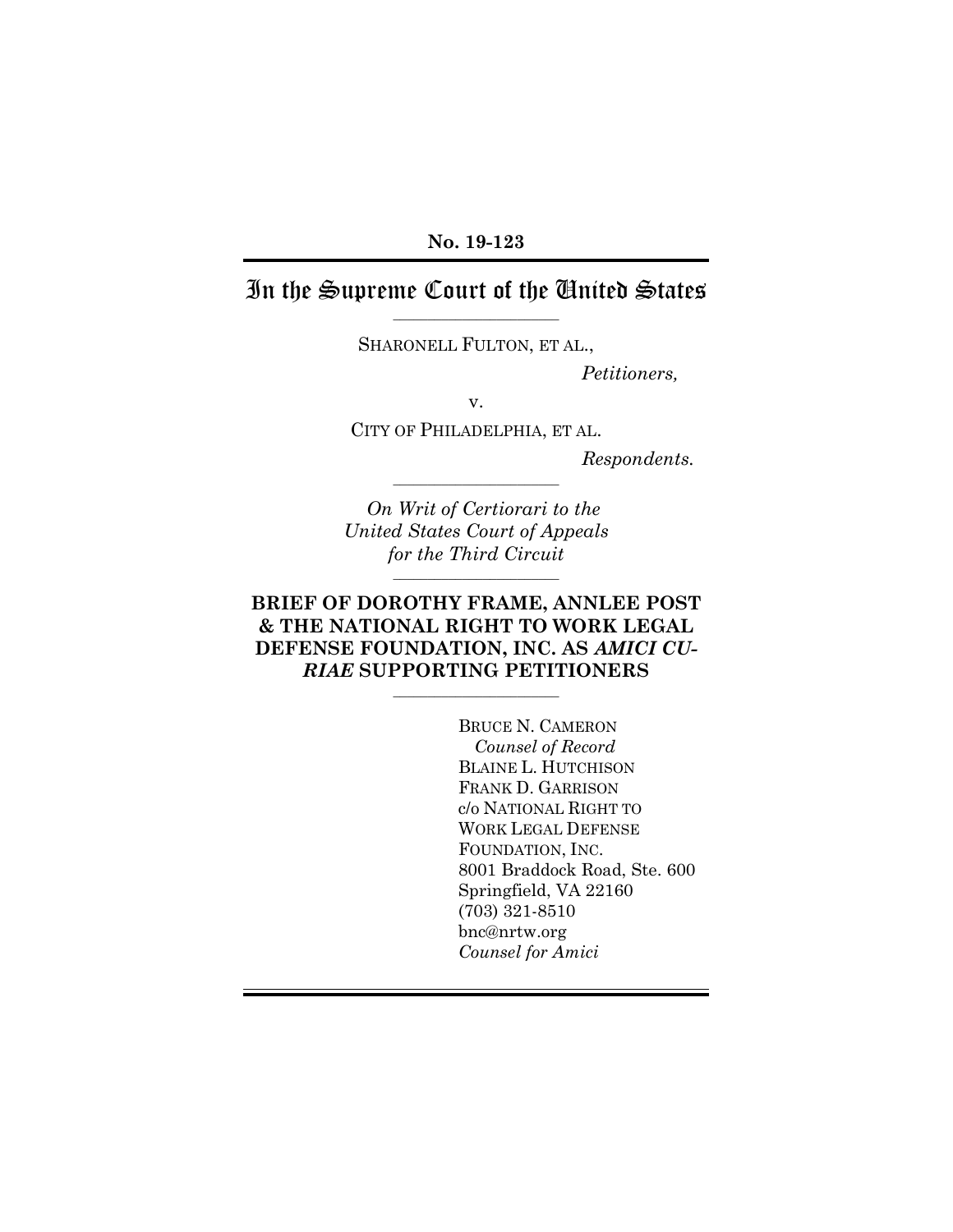# **TABLE OF CONTENTS**

|--|

|  | <b>INTRODUCTION AND SUMMARY</b>                                                                         |  |
|--|---------------------------------------------------------------------------------------------------------|--|
|  |                                                                                                         |  |
|  | I. The Court Should Overrule Employment                                                                 |  |
|  | A. Smith Conflicts with the Text of the Free                                                            |  |
|  | B. Smith Conflicts with the Original                                                                    |  |
|  | 1. <i>Smith</i> is Irreconcilable with the<br>Intellectual Context and Understanding of                 |  |
|  | 2. Smith is Irreconcilable with the Free<br>Exercise Principle Developed in the                         |  |
|  | 3. Smith is Irreconcilable with the Free<br><b>Exercise Principle Found in Early</b>                    |  |
|  | The State Free Exercise Clauses<br>i.<br><b>Created Substantive Protection</b><br>from General Laws  14 |  |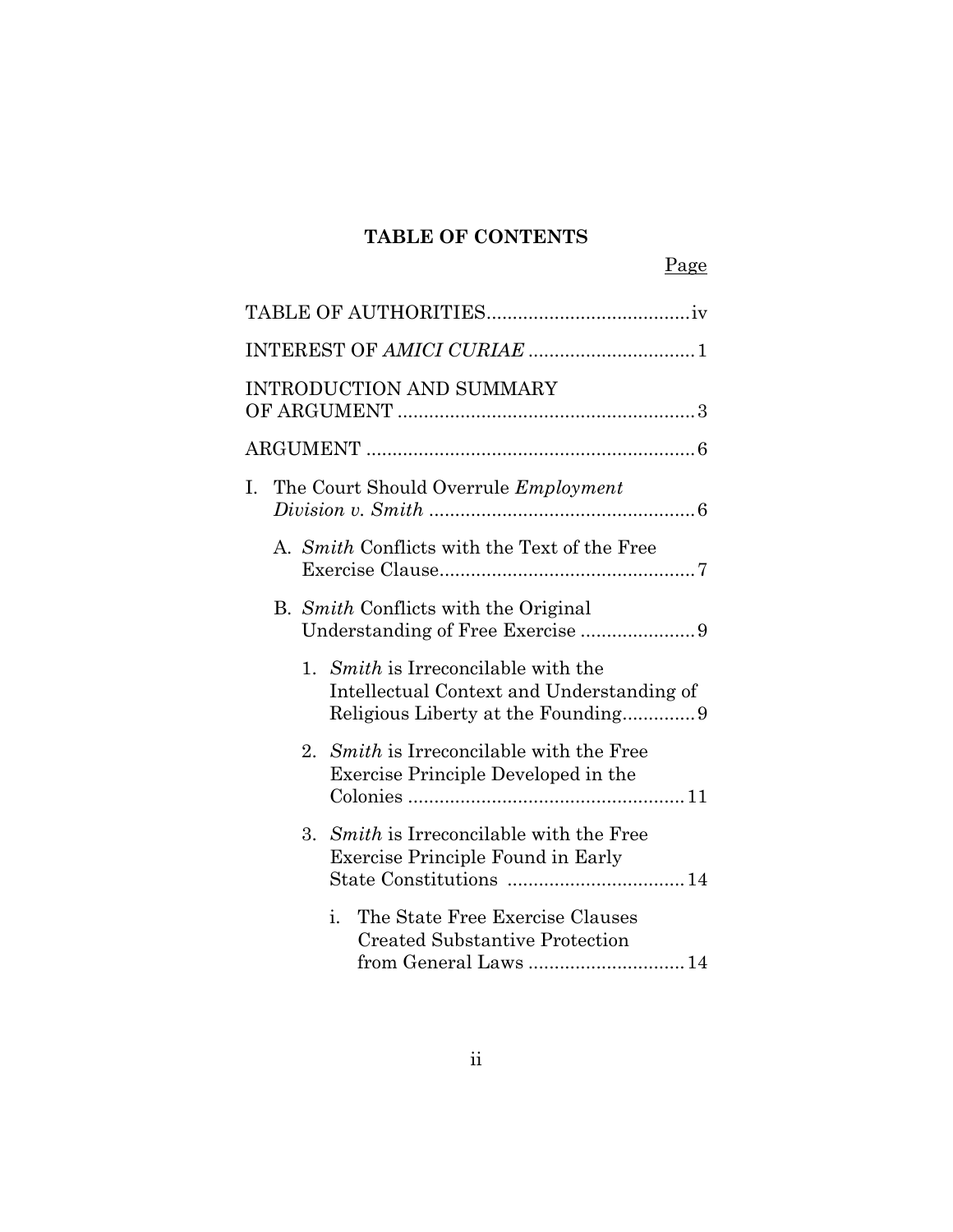# **TABLE OF CONTENTS—Continued**

|--|

| ii. The Limiting Provisos in State Free<br>Exercise Clauses Did Not Mean                                                      |
|-------------------------------------------------------------------------------------------------------------------------------|
| iii. The Lack of a Limiting Proviso in the<br>Federal Free Exercise Clause Suggests<br>Limitations Only Exist by Necessity 17 |
| 4. Smith is Irreconcilable with the<br>Application of the Free Exercise Principle<br>by Colonial and State Governments18      |
| C. Smith Conflicts with the Purpose of the Free<br>Exercise Clause to Prevent Persecution and                                 |
| 1. Religious Liberty Requires Protection from<br>Generally Applicable Laws22                                                  |
| 2. Religious Liberty Requires Protection from                                                                                 |
| D. Smith Unjustifiably Abandons the Court's                                                                                   |
|                                                                                                                               |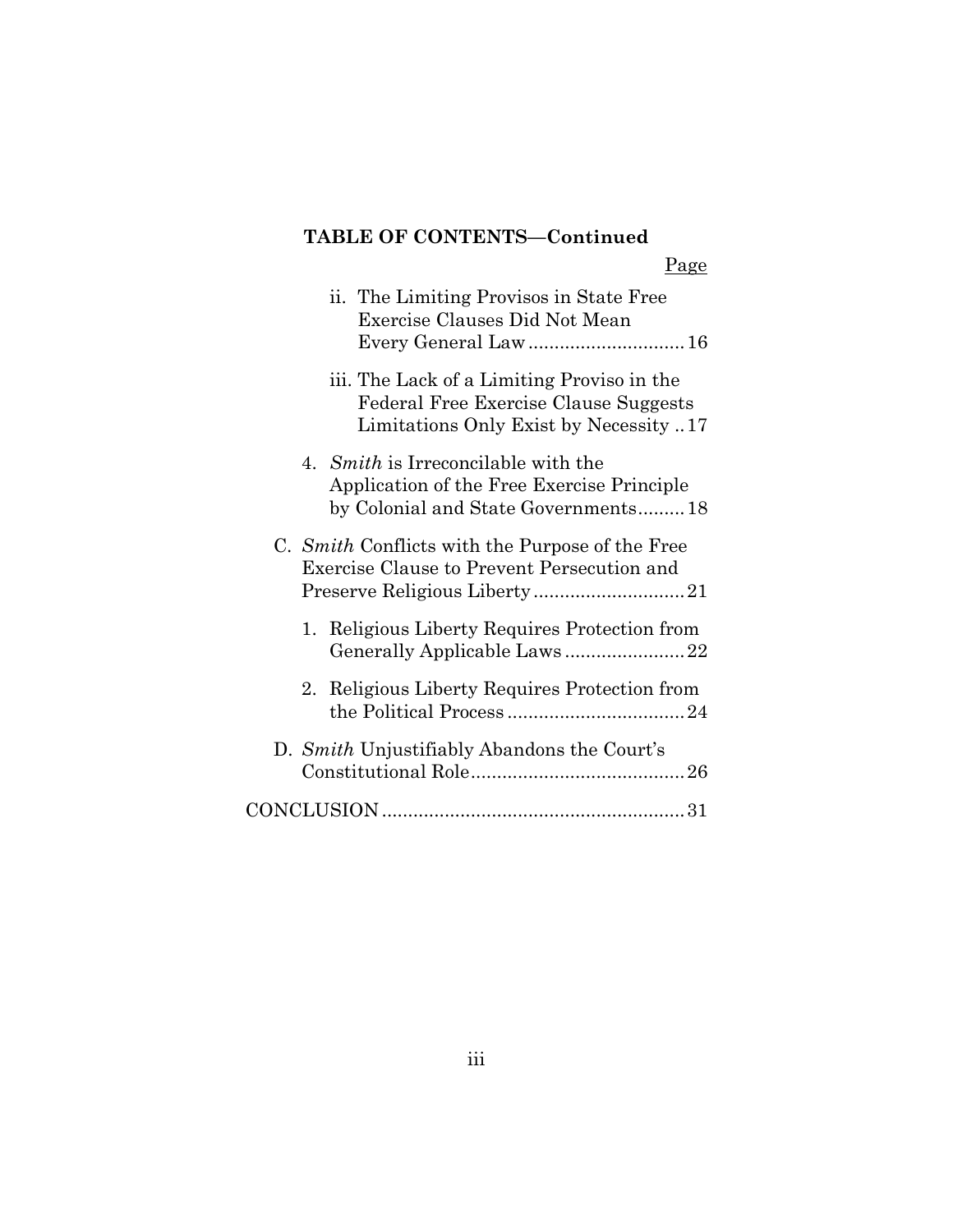# **TABLE OF AUTHORITIES**

Page(s)

# **CASES**

| Church of the Lukumi Babalu Aye, Inc.<br>v. City of Hialeah,                       |
|------------------------------------------------------------------------------------|
| City of Boerne v. Flores,                                                          |
| EEOC. v. Univ. of Detroit,                                                         |
| <i>Employment Div. v. Smith,</i>                                                   |
| Janus v. AFSCME, Council 31,                                                       |
| Obergefell v. Hodges,                                                              |
| Perez v. Mortgage Bankers Ass'n,                                                   |
| Reed v. Int'l Union, United Auto., Aerospace<br>& Agric. Implement Workers of Am., |
| Sherbert v. Verner,                                                                |
| Trans World Airlines, Inc. v. Hardison,                                            |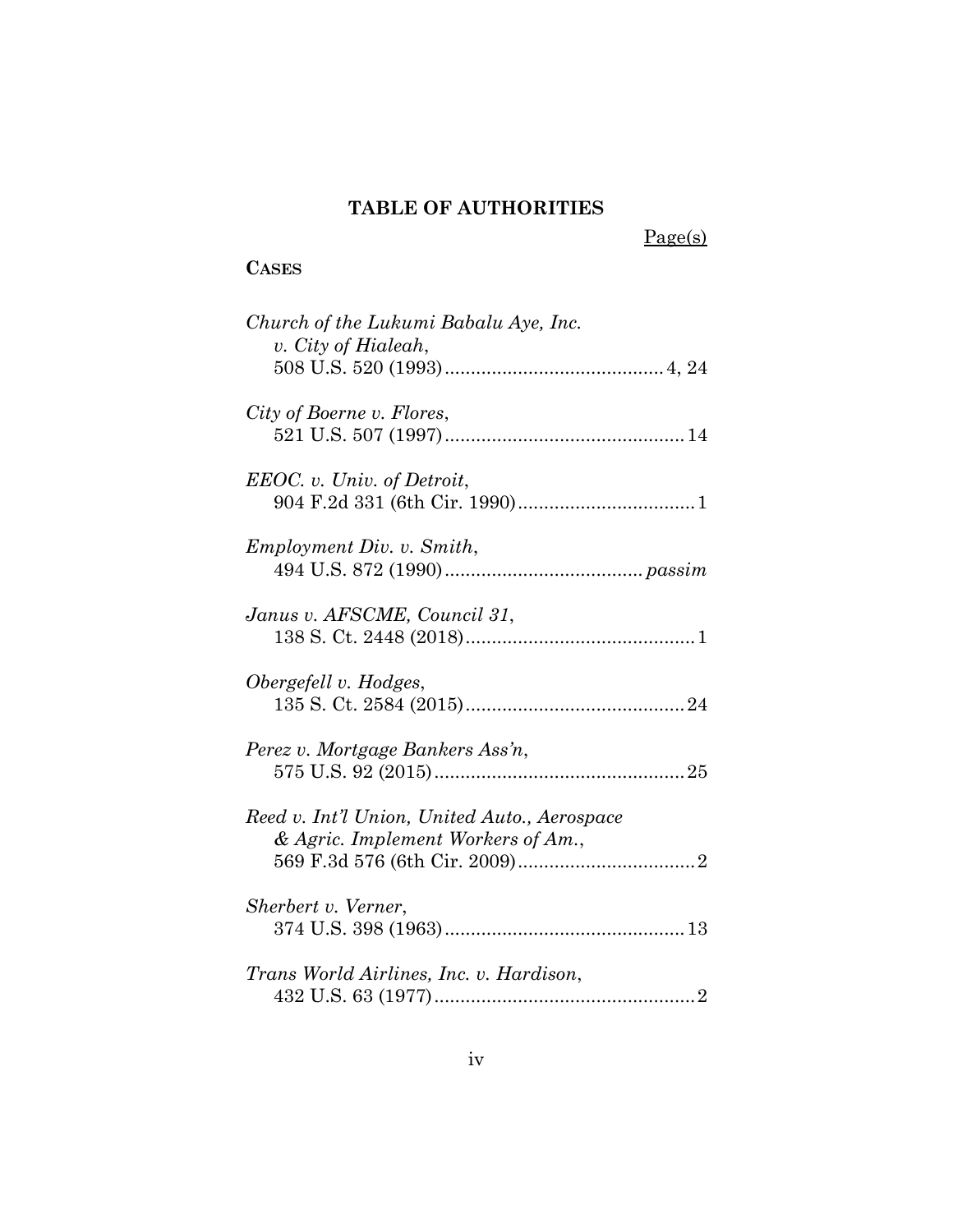## **TABLE OF AUTHORITIES—Continued**

| United States v. O'Brien,              |  |
|----------------------------------------|--|
| Wisconsin v. Yoder,                    |  |
| W. Va. State Bd. of Educ. v. Barnette, |  |

#### **CONSTITUTIONAL PROVISIONS**

#### **OTHER AUTHORITIES**

| Blaine L. Hutchison, <i>Protecting Religious Pluralism</i> : |  |
|--------------------------------------------------------------|--|
| How the Liberty That Supports Same-Sex                       |  |
| <i>Marriage Protects Religious Convictions,</i>              |  |
|                                                              |  |
|                                                              |  |

Bruce N. Cameron & Blaine L. Hutchison, *Thinking Slow About* Abercrombie & Fitch*: Straightening Out the Judicial Confusion in the Lower Courts*, 46 Pepp. L. Rev. 471 (2019) ...................................2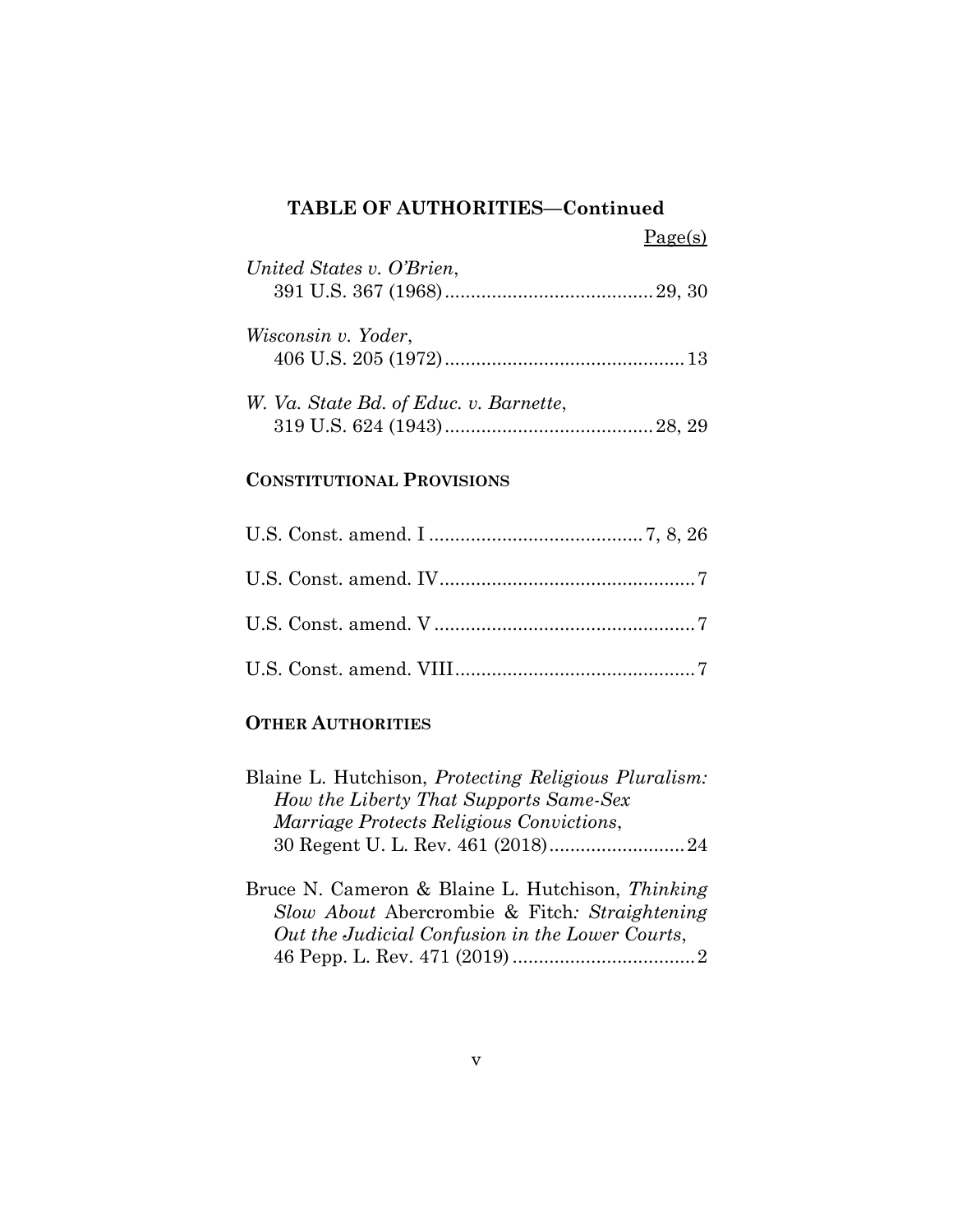# **TABLE OF AUTHORITIES—Continued**

Page(s)

| Christopher C. Lund, A Matter of Constitutional Luck:<br>The General Applicability Requirement in Free<br><i>Exercise Jurisprudence</i> , 26 Harv. J.L. & Pub. Pol'y |
|----------------------------------------------------------------------------------------------------------------------------------------------------------------------|
|                                                                                                                                                                      |
| Douglas Laycock, Religious Liberty and the Culture<br>Wars, 2014 U. Ill. L. Rev. 839 (2014)  22–24                                                                   |
| Douglas Laycock, Religious Liberty As Liberty, 7 J.<br>Contemp. Legal Issues 313 (1996)  22                                                                          |
| Douglas Laycock, Text, Intent, and the Religion<br>Clauses, 4 Notre Dame J.L. Ethics & Pub. Pol'y 683                                                                |
| Douglas Laycock, The Religious Exemption Debate, 11<br>Rutgers J. L. & Religion 139 (2009) passim                                                                    |
| Douglas Laycock, The Religious Freedom Restoration<br>Act, 1993 B.Y.U. L. Rev. 221 (1993)  25, 26                                                                    |
| Douglas Laycock, The Remnants of Free Exercise,                                                                                                                      |
| Michael W. McConnell, Accommodation of Religion:<br>An Update and A Response to the Critics,<br>60 Geo. Wash. L. Rev. 685 (1992) 6, 29                               |
| Michael W. McConnell, Free Exercise Revisionism and<br>the Smith Decision, 57 U. Chi. L. Rev. 1109                                                                   |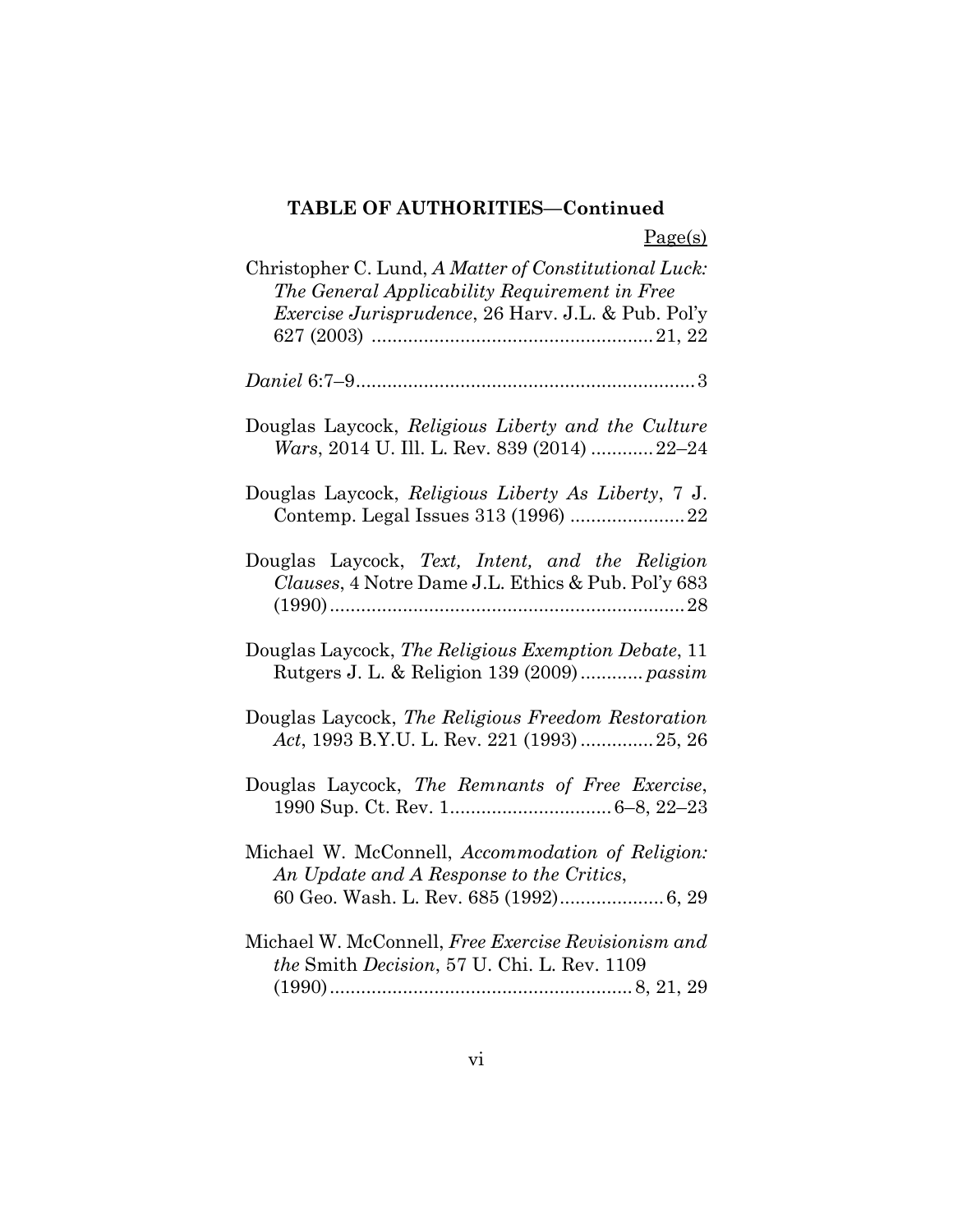# **TABLE OF AUTHORITIES—Continued**

Page(s)

| Michael W. McConnell, <i>Freedom from Persecution or</i> |
|----------------------------------------------------------|
| Protection of the Rights of Conscience?: A Critique      |
| of Justice Scalia's Historical Arguments in City of      |
| Boerne v. Flores, 39 Wm. & Mary L. Rev. 819              |
|                                                          |
|                                                          |
| Michael W. McConnell, <i>Institutions and</i>            |
| <i>Interpretation: A Critique of City of Boerne</i>      |
|                                                          |
| Michael W. McConnell, The Origins and Historical         |
| Understanding of Free Exercise of Religion,              |
|                                                          |
|                                                          |
| Stephen Pepper, Taking the Free Exercise Clause          |
|                                                          |
|                                                          |
|                                                          |
|                                                          |
|                                                          |
|                                                          |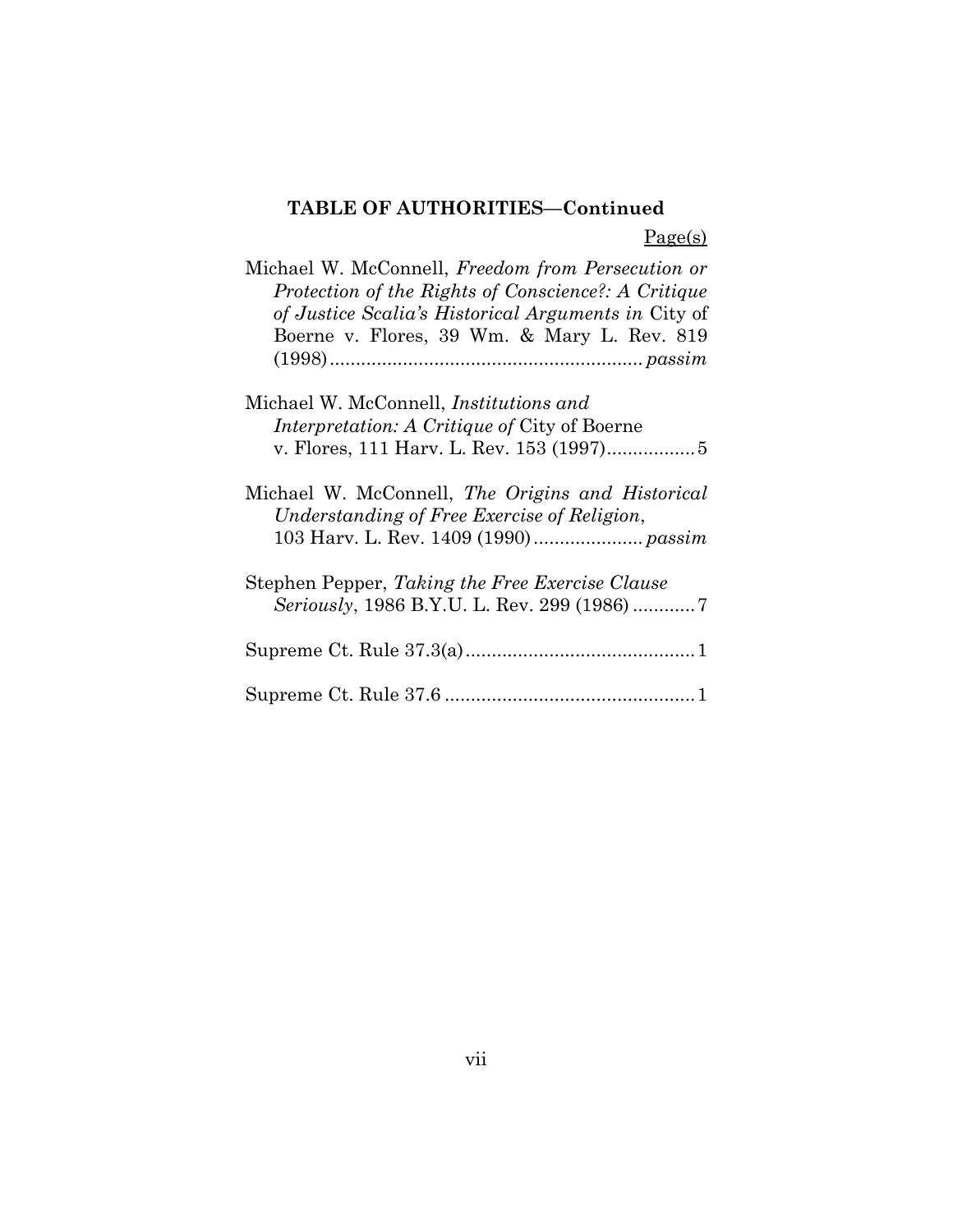#### **INTEREST OF** *AMICI CURIAE*<sup>1</sup>

The National Right to Work Legal Defense Foundation, Inc., Dorothy Frame, and Annlee Post submit this brief because they have an interest in how the Free Exercise Clause protects religious employees.

The Foundation has been the nation's leading litigation advocate for employee free choice concerning unionization since 1968. To advance this mission, Foundation staff attorneys pioneered litigation protecting employees from having to choose between their faith and their job when forced to pay compulsory union fees. *See*, *e.g.*, *EEOC. v. Univ. of Detroit*, 904 F.2d 331 (6th Cir. 1990). More broadly, Foundation litigators defended the political and religious autonomy of employees in many cases before this Court, including *Janus v. AFSCME, Council 31*, 138 S. Ct. 2448 (2018).

Dorothy Frame and Annlee Post are, with Foundation legal aid, litigating to force their unions to reasonably accommodate their religious beliefs under Title VII. Statutory accommodations are difficult to obtain, frequently require litigation, and because of *Employment Division v. Smith*, 494 U.S. 872 (1990), religious objectors have no constitutional recourse under the Free Exercise Clause. Title VII is the only option, and it is frequently inadequate.

Unions and employers often do not take Title VII religious accommodation requirements seriously.

<sup>1</sup> Under Supreme Court Rule 37.3(a), the parties consented to the filing of this brief. Under Supreme Court Rule 37.6, no counsel for any party authored this brief in whole or in part, and no person or entity other than the *amici curiae* made a monetary contribution to its preparation or submission.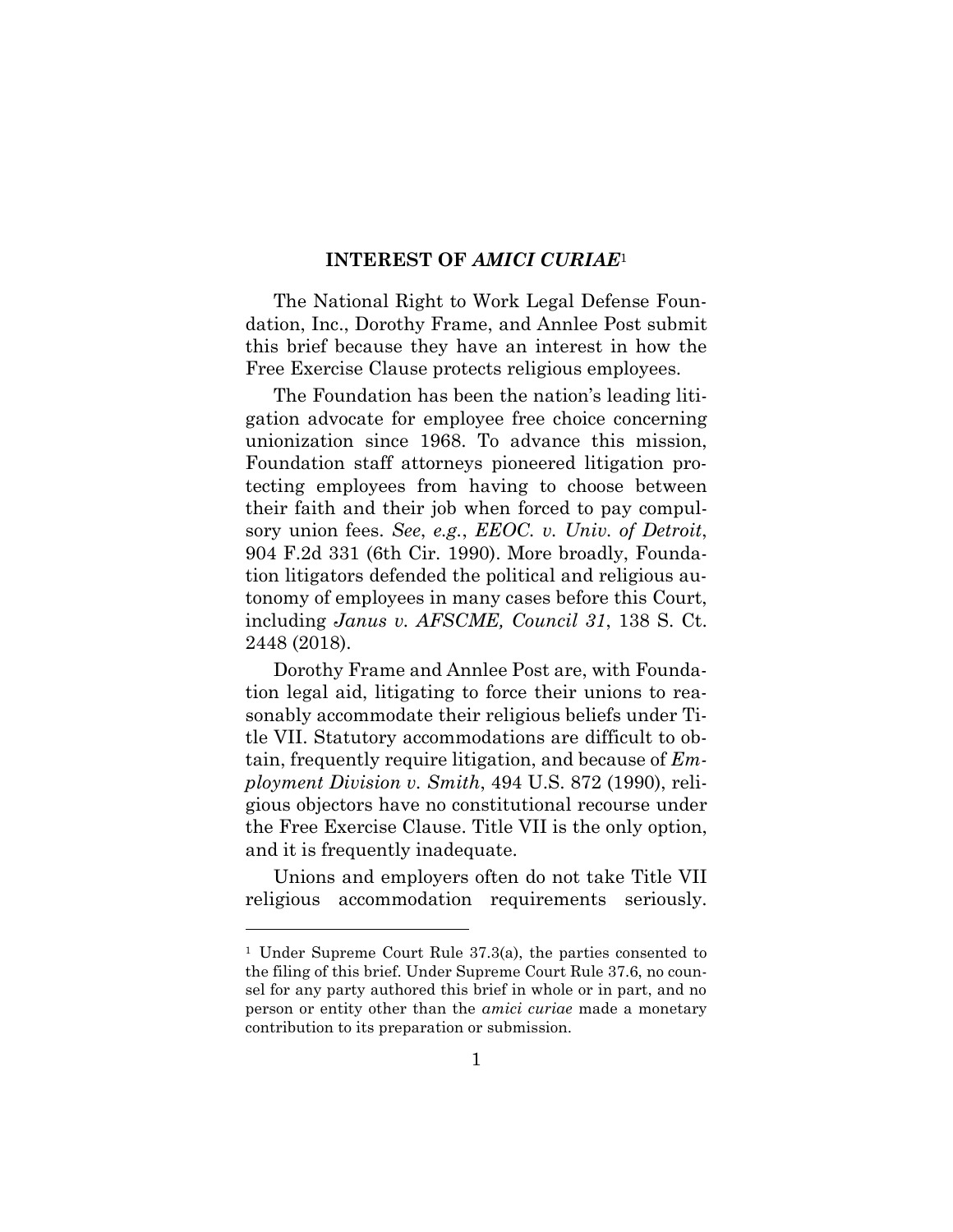They often refuse to accommodate employees and turn Title VII litigation into a religious examination. Bruce N. Cameron & Blaine L. Hutchison, *Thinking Slow About* Abercrombie & Fitch*: Straightening Out the Judicial Confusion in the Lower Courts*, 46 Pepp. L. Rev. 471, 495, 510 n.136 (2019) (listing examples). Unions commonly argue that religious objectors are wrong about their religion. In Ms. Frame's case, her union challenged her beliefs and required her to provide a theological defense to meet its "standard for a 'legitimate justification'"—a standard found nowhere in Title VII or in caselaw. A letter from her priest was not enough. The union's lawyer told Ms. Frame that her objection was "not well founded in [her] Roman Catholic Faith," and he sent her information to educate Ms. Frame about *her* religious beliefs.

Courts have also significantly undermined the effectiveness of Title VII accommodations. Even though Title VII creates an affirmative duty to accommodate, some courts have held that an employer or union does not have to accommodate an employee unless she is "disciplined or discharged." *See, e.g.*, *Reed v. Int'l Union, United Auto., Aerospace & Agric. Implement Workers of Am.*, 569 F.3d 576, 580 (6th Cir. 2009) ("Unless a plaintiff has suffered some independent harm ... a defendant has no duty to make any kind of accommodation."). In practice this means that an employee must wait uneasily for her employer to discipline or discharge her. Moreover, this Court held that an employer does not have to accommodate an employee under Title VII if it requires "more than a *de minimis* cost." *Trans World Airlines, Inc. v. Hardison*, 432 U.S. 63, 84 (1977).

*Smith* conveys that religious exercise is trivial and subordinate to general secular interests—altering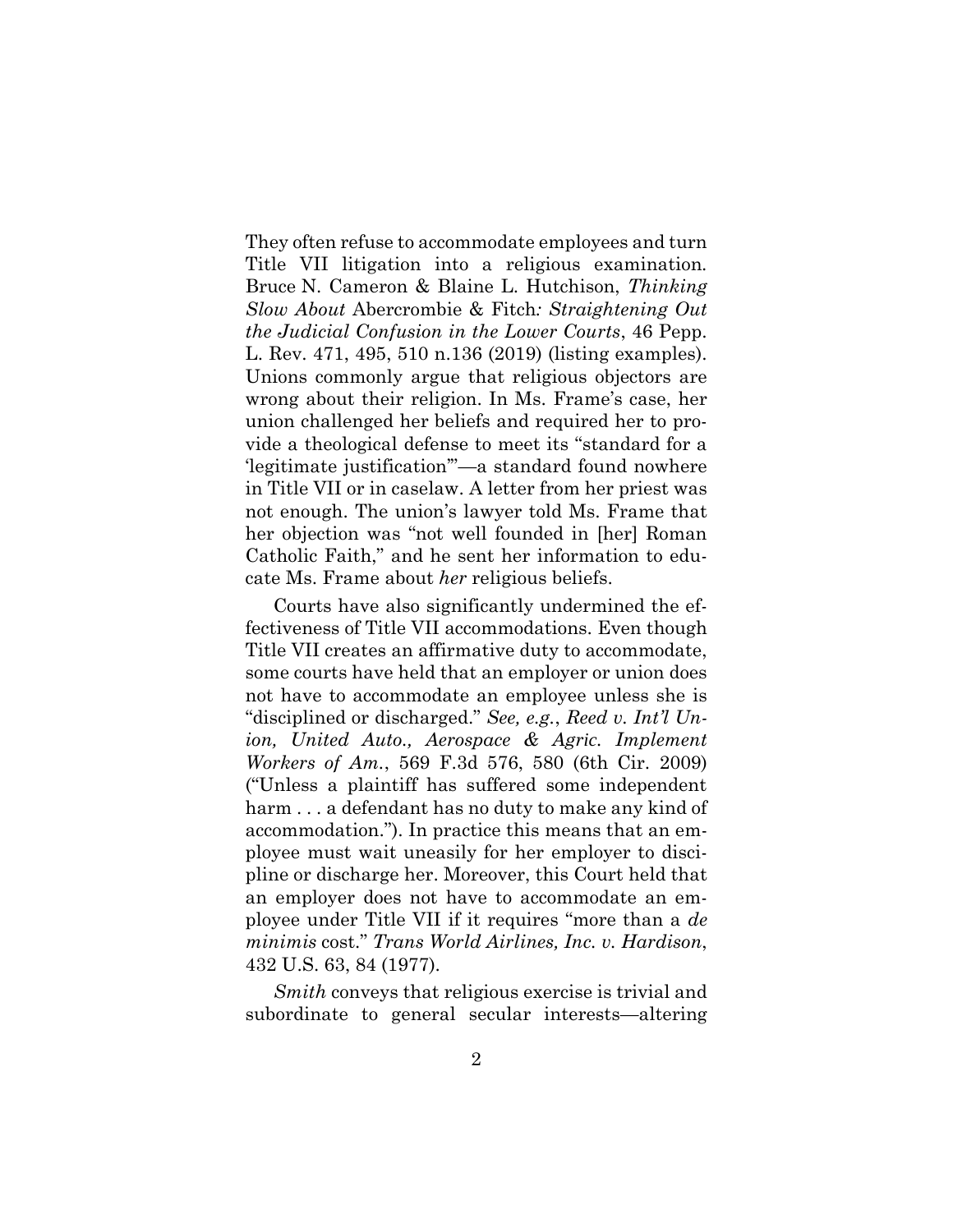how employers, unions, and courts view and treat religion. Overruling *Smith* and restoring a broad constitutional right to freely exercise religion would provide significant protection for religious employees and create legal alternatives when Title VII is inadequate.

#### **INTRODUCTION AND SUMMARY OF ARGUMENT**

In *Employment Division v. Smith*, 494 U.S. 872 (1990), the Court eliminated a substantive right to exercise religion under the Free Exercise Clause and replaced it with an equal protection rule. Although equal protection might have prevented the Inquisition, it would not have saved Daniel from the lion's den or prevented Catholic persecution in England under Oliver Cromwell. When Daniel's enemies wanted to remove him, they used a generally applicable law. *Daniel* 6:7–9. Even in the ancient world, rivals knew how to use generally applicable laws to target religious minorities. Equal protection is not enough to prevent persecution or guarantee religious liberty. The Founders intended more than generally applicable equal suppression.

Under *Smith*, the court below held that the City of Philadelphia could prohibit Catholic Social Services ("CSS")—a ministry of the Archdiocese of Philadelphia—from carrying out its religious mission serving foster children and parents *only because* of its religious beliefs. CSS has not turned down a single foster parent because of its beliefs about marriage. J.A. 171– 172; Pet. App. 14a. To date, the City cannot even identify a single client who complained about CSS, let alone who did not receive service. Pet. App. 138–39a. This is not about anti-discrimination enforcement to solve a problem; it is a blatant attempt to drive CSS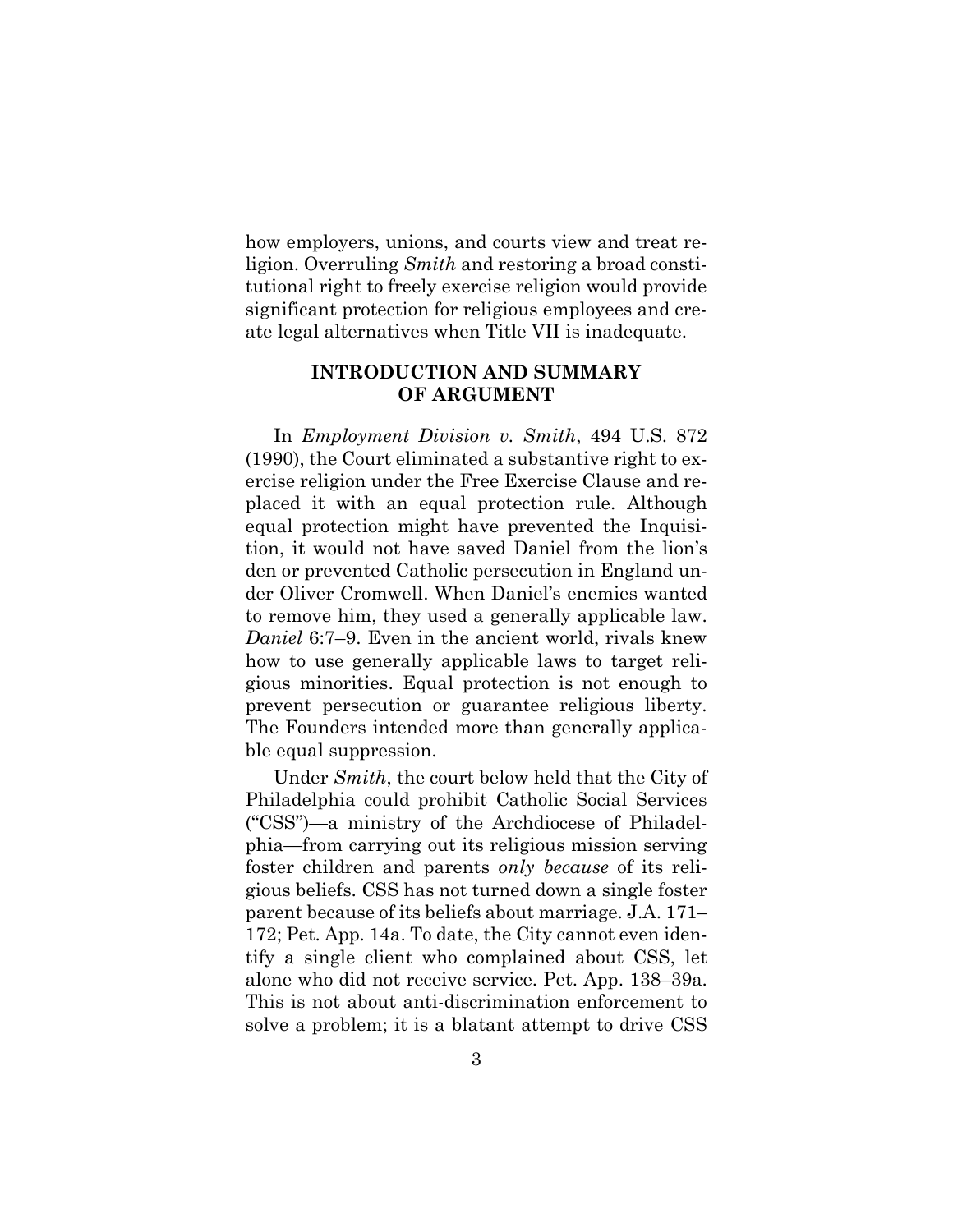out of the profession or force it to conform to the City's viewpoint. Commissioner Figueroa told CSS, it should follow "the teachings of Pope Francis"—"times have changed," "attitudes have changed," it is "not 100 years ago." J.A. 182, 365–366. Minutes later, the City cut off CSS's foster care referrals.

The lower court thought that the City's conduct was neutral—even though it targeted the only religious foster care agency with traditional religious beliefs about marriage, and even though, with one exception, the City *only investigated religious* foster care agencies. The lower court also thought that the city's nondiscrimination requirement generally applied even though the City allows agencies to discriminate based on "mental health, ethnicity, and family relationships" *but not for religious reasons*. City's Br. in Opp. 24. Because the City's policy also forbids secular individuals and those who hold non-traditional beliefs about marriage from discriminating based on traditional beliefs about marriage, the lower court thought that the City's conduct was neutral and generally applicable. Pet. App. 26a. In other words, contrary to *Church of the Lukumi Babalu Aye, Inc. v. City of Hialeah*, 508 U.S. 520 (1993), if the City prohibited Christians, Jews, and Santeria followers from sacrificing animals, the policy would be neutral and generally applicable according to the lower court. As a matter of law, that is wrong.

*Smith* has failed: it has allowed religious persecution and it has not avoided analytic difficulties or prevented judicial balancing. It merely signals to judges and officials that religious rights are second tier rights—religious believers belong in the back of a profession, or they do not belong in that profession at all. *Smith* furthermore conflicts with the Court's broad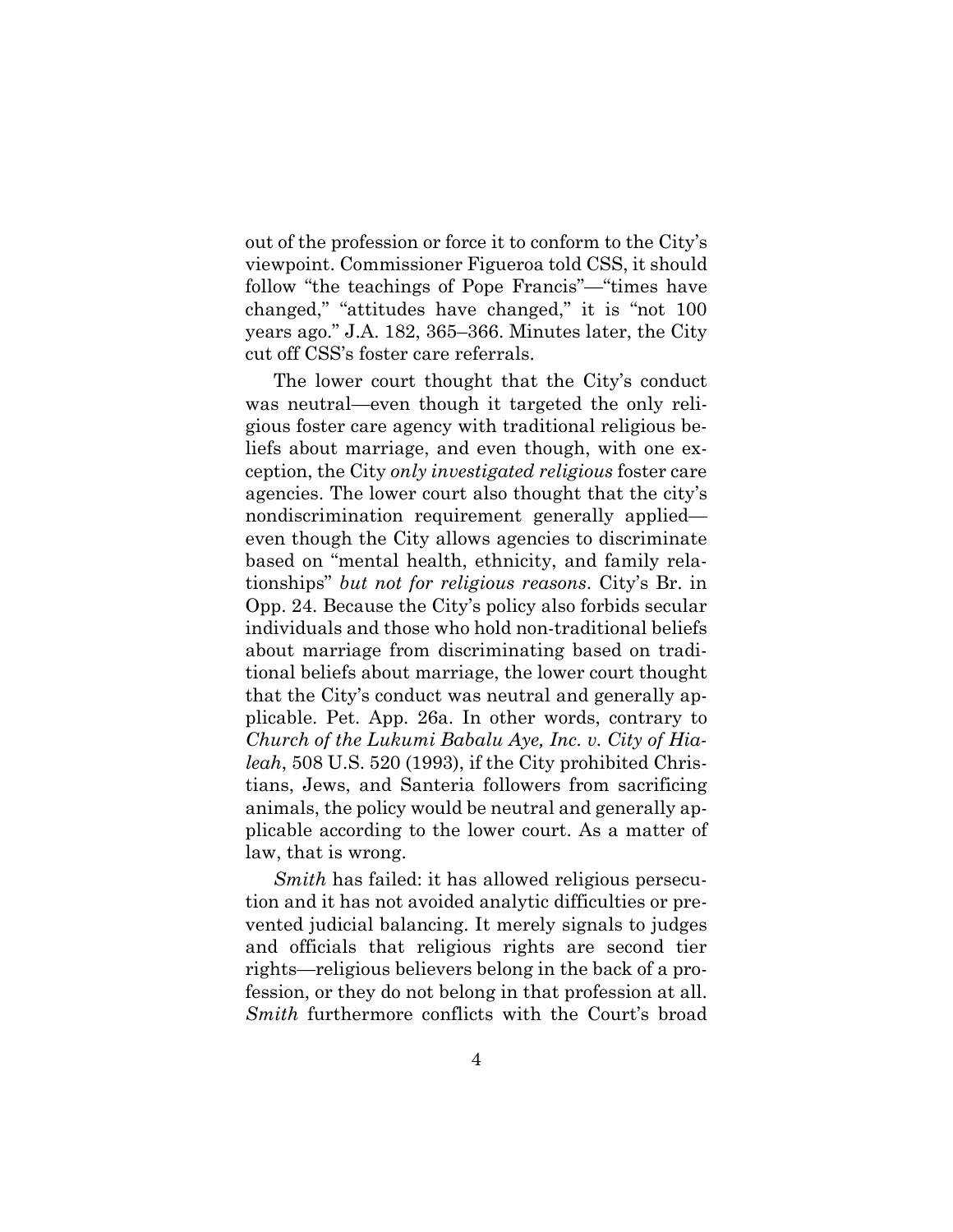reading of other constitutional provisions that provide "exemptions" from generally applicable laws through as-applied constitutional challenges or directly, for example, when general regulations burden speech. And while the Court has constricted the Free Exercise Clause, it has enlarged the Commerce Clause—increasing the federal government's contact and interference with religion—and it has extended the Fourteenth Amendment's Due Process Clause recognizing implicit, unenumerated rights that often conflict with religious exercise. This has *created* persistent conflict.

*Smith* moreover is fundamentally flawed. It has been repudiated by a virtually unanimous United States Congress, by the Executive Branch under President Bill Clinton, by numerous state legislatures and judiciaries, by several Supreme Court Justices, and by many scholars. Michael W. McConnell, *Institutions and Interpretation: A Critique of* City of Boerne v. Flores, 111 Harv. L. Rev. 153, 154–55 (1997); Douglas Laycock, *The Religious Exemption Debate*, 11 Rutgers J. L. & Religion 139, 142 (2009). *Smith* is irreconcilable with the Free Exercise Clause's text—the text describes a substantive right to freely exercise religion without limitation. *Smith* is irreconcilable with the Free Exercise Clause's original understanding—the free exercise of religion is an unalienable right that includes protection from generally applicable laws. *Smith* is irreconcilable with the Free Exercise Clause's purpose—the clause guarantees religious liberty by restricting the majority's ability to regulate religious exercise. And *Smith* unjustifiably abandons the Court's constitutional role—the Court circularly answered the constitutional question, and because, according to the majority, it would be horrible if judges examined religious claims, the Court held it is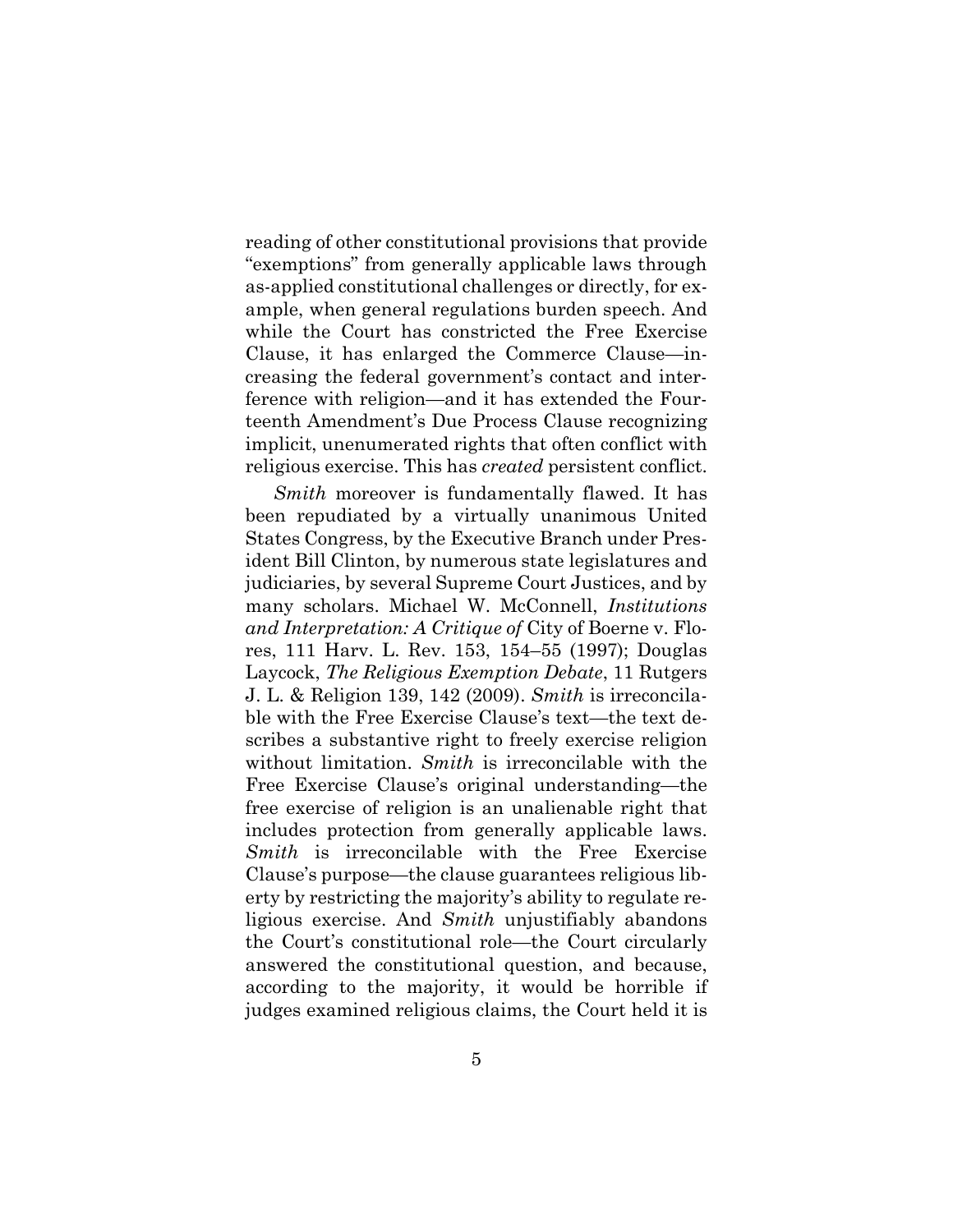better to allow the government to *prohibit* religious exercise *with no justification*. *Smith* is egregiously wrong. It should be overruled.

#### **ARGUMENT**

#### **I. The Court Should Overrule** *Employment Division v. Smith***.**

The Free Exercise Clause guarantees a substantive right to *freely exercise* religion by restricting the majority's power to interfere with religious exercise. This is a sensible solution. The Founders recognized that some neutral and generally applicable laws inflict unique, disproportionate harm on religious minorities. And unlike other rights, religious rights are inordinately vulnerable to general regulation. Speech restrictions, for example, normally allow alternative forms of communication and do not require individuals to violate their identity. Michael W. McConnell, *Accommodation of Religion: An Update and A Response to the Critics*, 60 Geo. Wash. L. Rev. 685, 692 (1992). Religious restrictions, on the other hand, do and often allow no alternatives. Thus, our Founders reasonably protected religious *liberty* under the First Amendment, not merely equality.

The *Smith* Court erred by replacing substantive liberty with equal protection, and the Court failed to recognize the distinction between religious exercise and nonreligious activity. It assumed that the religious use of peyote, or wine, constitutionally equals its recreational use. By that logic, "[a] soldier who believes he must cover his head before an omnipresent God is constitutionally indistinguishable from a soldier who wants to wear a Budweiser gimme cap." Douglas Laycock, *The Remnants of Free Exercise*,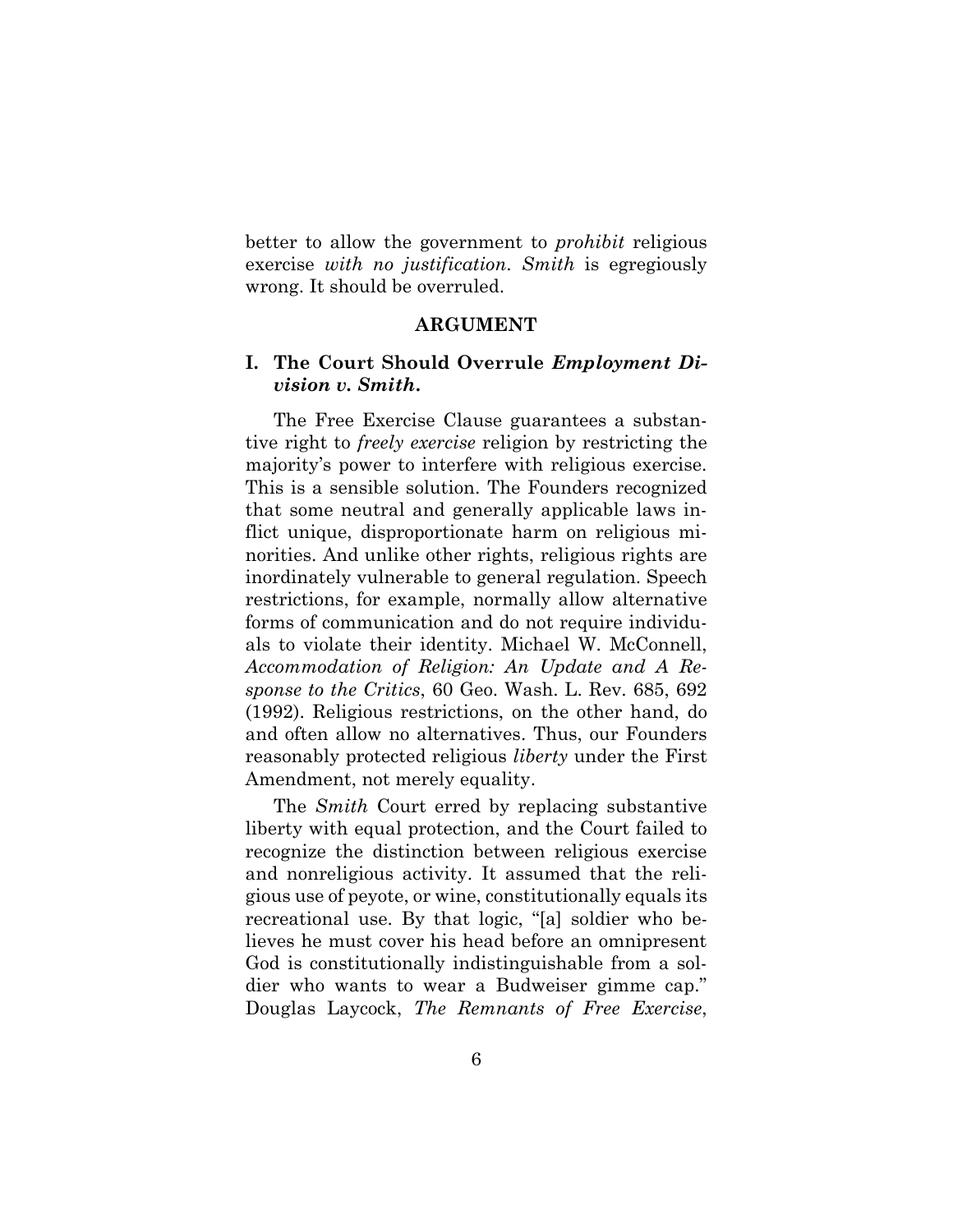1990 Sup. Ct. Rev. 1, 11. If the government can prohibit nonreligious conduct, the Court thought, the government can extend its prohibition to religious conduct. This approach is not neutral, and it is not the free exercise of religion.

Textually, historically, and normatively, the free exercise of religion is a substantive right: the government should not interfere with religious exercise unless the government can prove that noninterference would jeopardize the peace and safety of the community.

#### **A.** *Smith* **Conflicts with the Text of the Free Exercise Clause.**

*Smith* contradicts the constitutional text. The opinion admitted that religiously motivated conduct is an "exercise of religion," which Oregon prohibited. 494 U.S. at 876–77. Yet the Court held that prohibiting Smith's exercise of religion is not "prohibiting the free exercise [of religion]." *Id*.

The text of the Free Exercise Clause is absolute. It provides that "Congress shall make no law . . . prohibiting the free exercise [of religion]." U.S. Const. amend. I. Other clauses in the Bill of Rights have limiting language: security against "*unreasonable*  searches and seizures," "*due* process of law," "*excessive* bail," and "*cruel and unusual* punishments." U.S. Const. amends. IV, V, VIII (emphasis added). The Free Exercise Clause, on the other hand, does not. Stephen Pepper, *Taking the Free Exercise Clause Seriously*, 1986 B.Y.U. L. Rev. 299, 300 (1986). As with freedom of speech and press, the Constitution unconditionally protects exercising religion. Any limitation therefore must be narrowly implied by necessity—to remain faithful to the text—because the text itself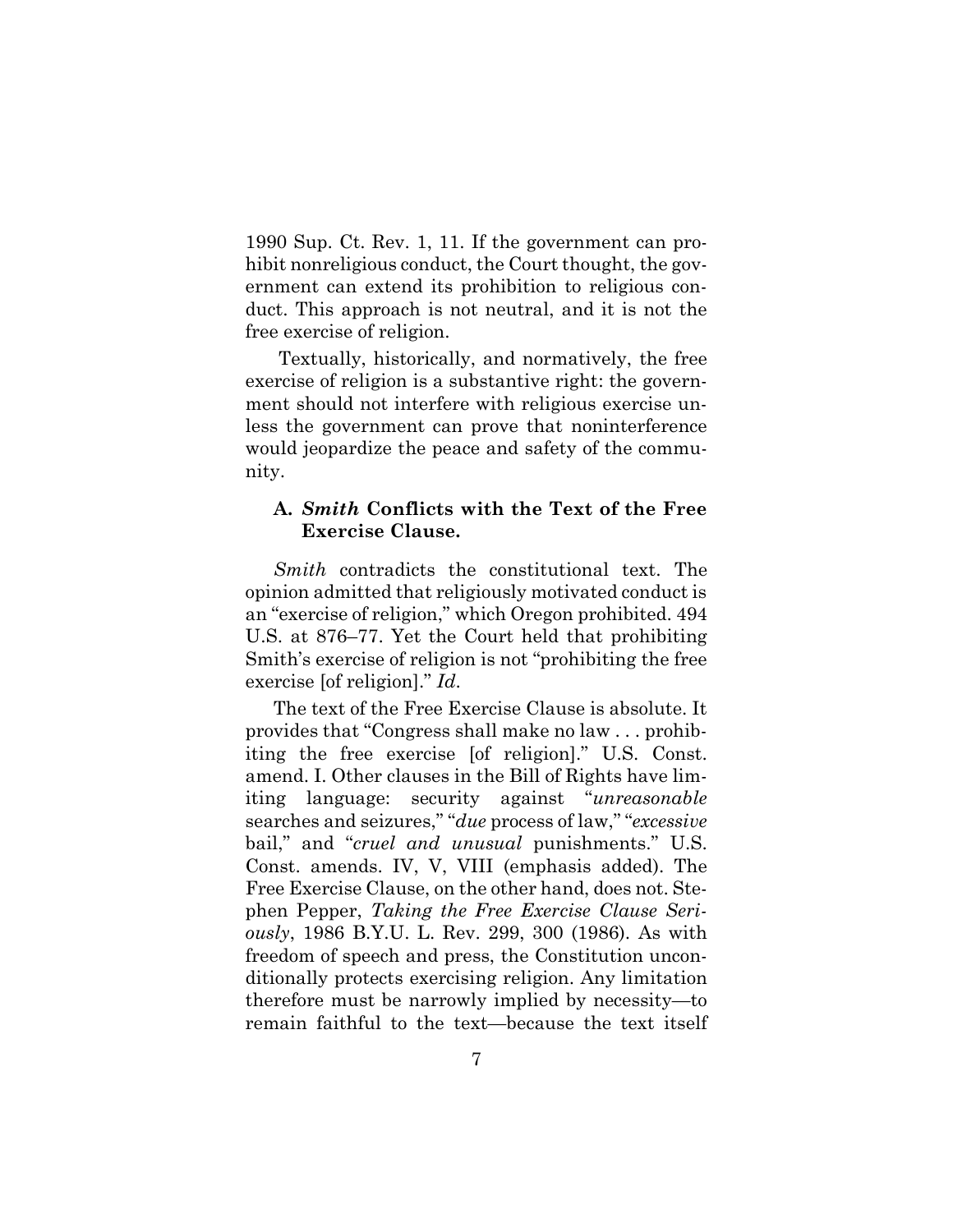supplies no limitations. Michael W. McConnell, *Free Exercise Revisionism and the* Smith *Decision*, 57 U. Chi. L. Rev. 1109, 1116 (1990). The Court's approach in *Smith*, however, conflicts with the text: it allows unwritten limitations to swallow an absolute, written rule.

The text also confers substantive protection—the Constitution forbids the government from prohibiting the exercise of religion—not merely equal protection. An average reader, now or in the eighteenth century, would not conclude that the text allowed the government to prohibit religious exercise if it prohibited religious exercise equally. A tyrant could equally suppress the exercise of religion. "There would be perfect equality, but no religious liberty." Laycock, *Remnants of Free Exercise*, *supra*, at 13. The equal-opportunity tyrant reveals the grave error of replacing substantive protection under the Free Exercise Clause with equal protection. *Id.* at 13–14. The Founders knew this and therefore broadly penned the Free Exercise Clause to protect religious liberty.

If the Founders, as *Smith* suggests, wanted to just establish equal protection, they knew how to do it. They understood the English language. The Free Exercise Clause does not say that "Congress shall make no law discriminating against religion, or that no state shall deny to any religion within its jurisdiction the equal protection of the laws." *Id.* at 13. It says that "Congress shall make no law . . . prohibiting the free exercise [of religion]." U.S. Const. amend. I. The Constitution allows Congress to prohibit many things, but not the exercise of religion. Laycock, *Remnants of Free Exercise*, *supra*, at 13. As Professor Laycock has written: "On its face, this is a substantive entitlement, and not merely a pledge of non-discrimination." *Id.*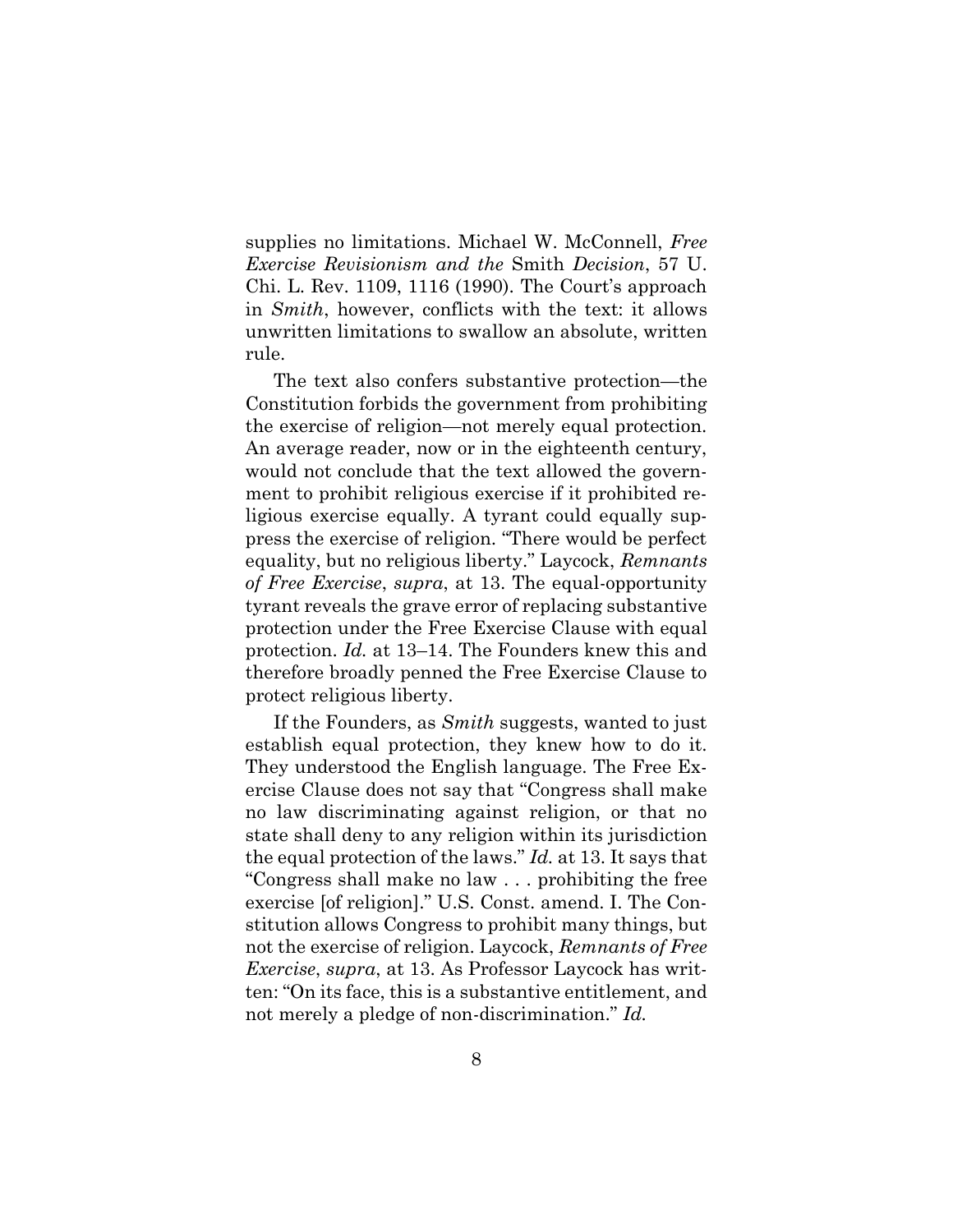The Founders had ready examples of statutes that used general laws as a limiting principle for religious rights. The English statute that "governed the relationship between religious and civil law within the Church of England" would have been a familiar example. Michael W. McConnell, *Freedom from Persecution or Protection of the Rights of Conscience?: A Critique of Justice Scalia's Historical Arguments in* City of Boerne v. Flores, 39 Wm. & Mary L. Rev. 819, 836 (1998). That statute provided that religious law should govern unless it was "repugnant to the laws, statutes, and customs of this realm, [or damaged or hurt] the King's prerogative." *Id.* If the Founders intended to limit the exercise of religion by compliance with general laws, "they would have used familiar language of this sort." *Id.* They did not.

A broad, substantive interpretation is the most obvious and literal reading of the text. *Smith* contradicts the broad character of the right: it allows unwritten exceptions to destroy the rule, and it relies on words and concepts found nowhere in the constitutional text.

#### **B.** *Smith* **Conflicts with the Original Understanding of Free Exercise.**

*Smith* contradicts the Free Exercise Clause's original understanding. The intellectual context and the development and application of the free exercise of religion concept supports a broad, substantive understanding of the Free Exercise Clause.

### *1.* **Smith** *is Irreconcilable with the Intellectual Context and Understanding of Religious Liberty at the Founding.*

The founding generation considered religious liberty as an unalienable right. Michael W. McConnell,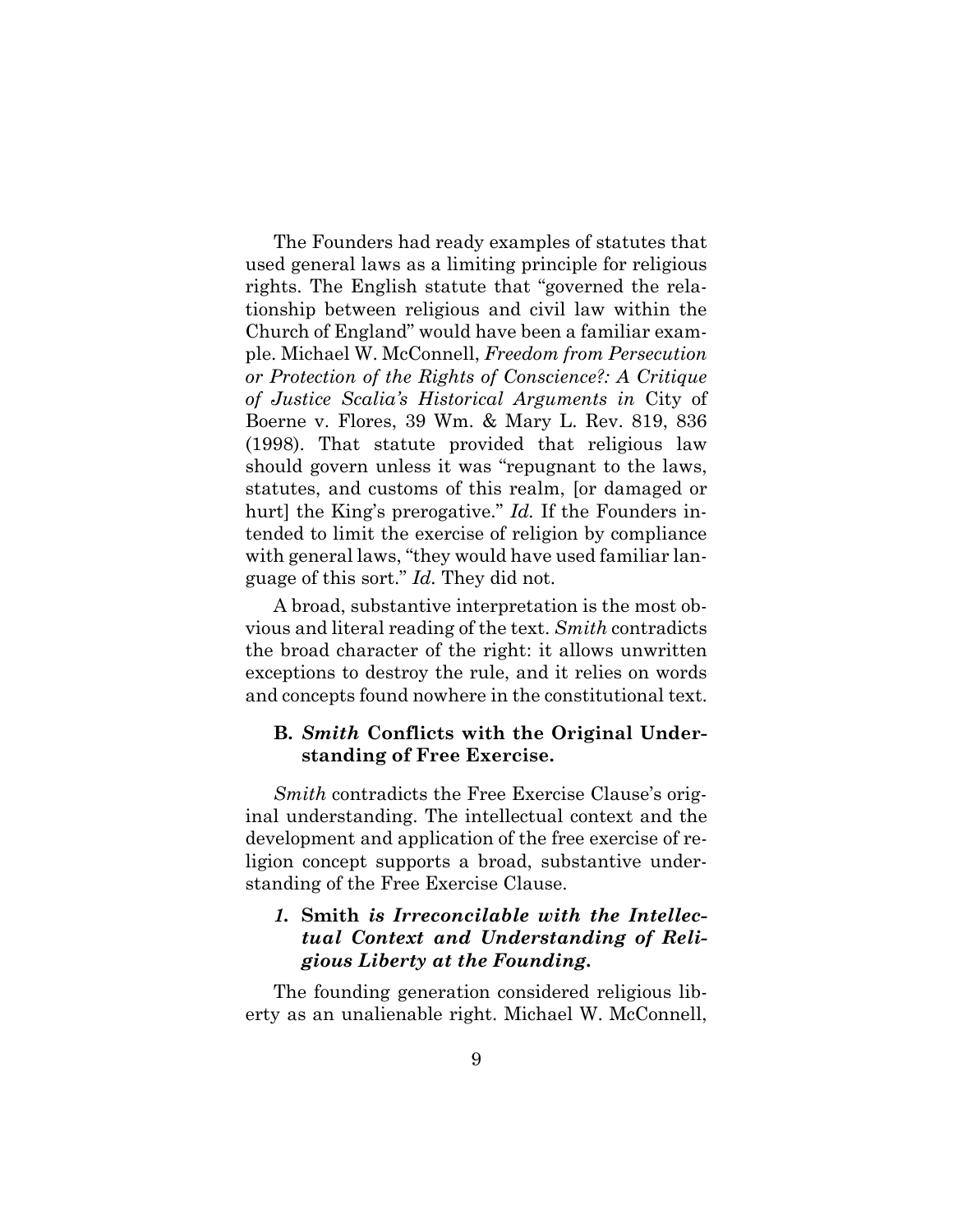*The Origins and Historical Understanding of Free Exercise of Religion*, 103 Harv. L. Rev. 1409, 1456 (1990). Two years before the ratification of the federal Bill of Rights, every state, except Connecticut, adopted a constitutional provision protecting religious liberty. *Id.* at 1455. Four states—New Hampshire, Pennsylvania, North Carolina, and Delaware—for example, expressly affirmed that liberty of conscience is an "unalienable right." *Id.* at 1456, 1517 n.242. New York, Virginia, Rhode Island, and North Carolina made similar declarations when they ratified the federal Constitution and proposed a bill of rights. *Id.* at 1480–81, 1517 n.360. Their proposals recognized that the exercise of religion, "according to the dictates of conscience," is an "unalienable right." *Id.* 

Although theorists at the founding debated many philosophical and theological arguments for religious freedom, the most common argument advanced in America was that conscience is inviolable. McConnell, *Freedom from Persecution*, *supra*, at 823. James Madison articulated the most famous presentation of this argument in his Memorial and Remonstrance Against Religious Assessments. *Id.* There, he wrote:

It is the duty of every man to render to the Creator such homage, and such only, as he believes to be acceptable to him. This duty is precedent, both in order of time and in degree of obligation, to the claims of Civil Society. Before any man can be considered as a member of Civil Society, he must be considered as a subject of the Governour of the Universe: And if a member of Civil Society, who enters into any subordinate Association, must always do it with a reservation of his duty to the General Authority; much more must every man who becomes a member of any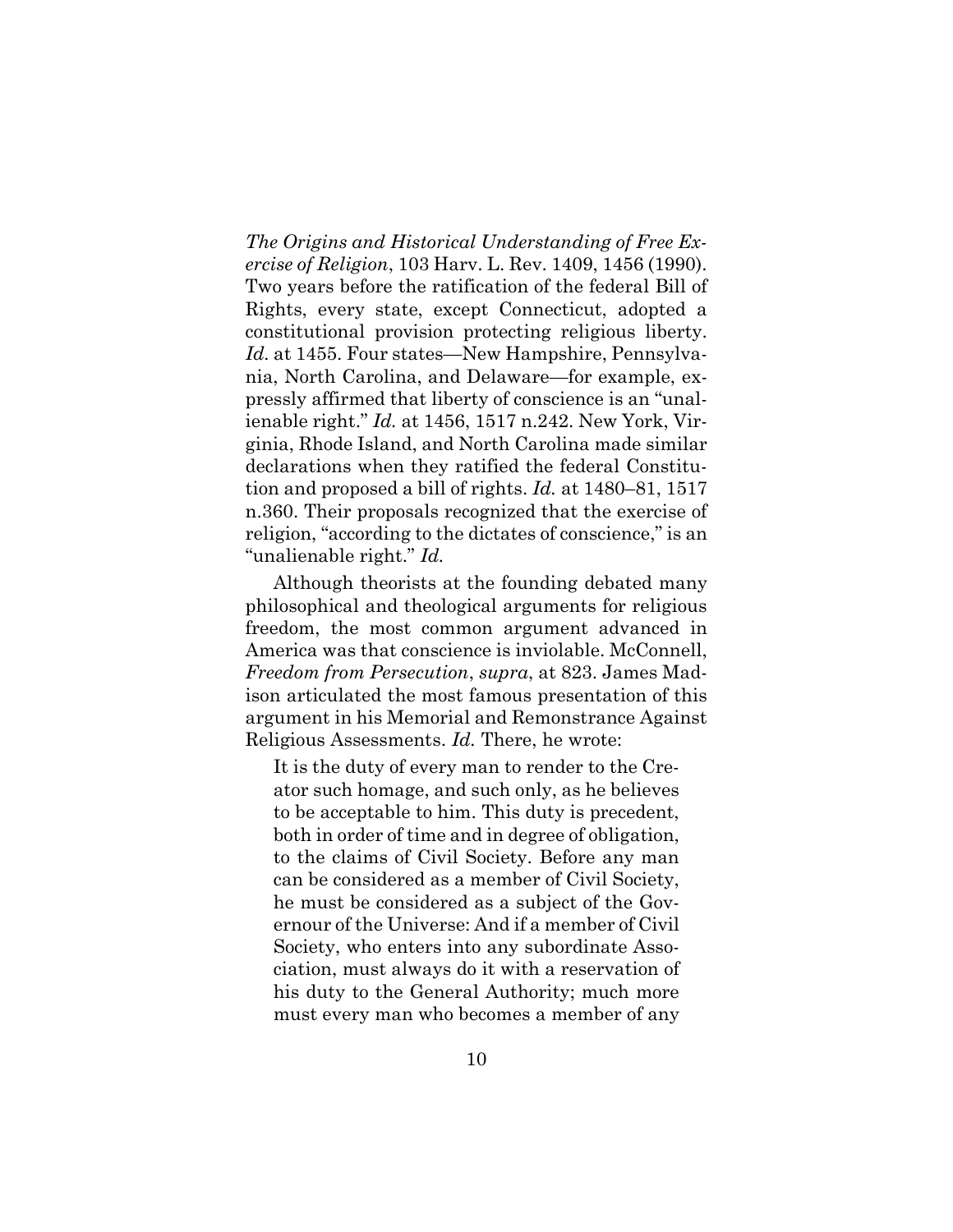particular Civil Society, do it with a saving of his allegiance to the Universal Sovereign.

*Id.* at 823–24. Madison therefore declared that religious liberty is "in its nature an unalienable right": because "what is here a right towards men, is a duty towards the Creator." *Id.* at 824.

Thus, religious liberty was not merely understood as a nondiscrimination principle forbidding persecution. It was understood as an unalienable right—an irrevocable duty to God, determined by conscience, that is "precedent, both in order of time and in degree of obligation, to the claims of Civil Society." *Id.* And that right conferred substantive protection from laws that conflict with a person's conscience. Other rights may be "surrendered to the polity in exchange for civil rights and protection," but inalienable rights—particularly religious freedoms—are not. *Id.* at 823.

*Smith* contradicts the substantive understanding of religious freedom at the founding, explained by Madison, and the general recognition then that religious freedom is an unalienable right. *Smith* replaces a sacred, unalienable right with an equal protection rule: if the government asks everyone to bow down, religious believers must bow down too or face the government's wrath.

#### *2.* **Smith** *is Irreconcilable with the Free Exercise Principle Developed in the Colonies.*

The free exercise of religion developed as a legal principle in the American colonies to protect religious minorities. Due to religious persecution and intolerance in England, many believers traveled to America to achieve religious freedom. The term "free exercise" appeared in an American legal document as early as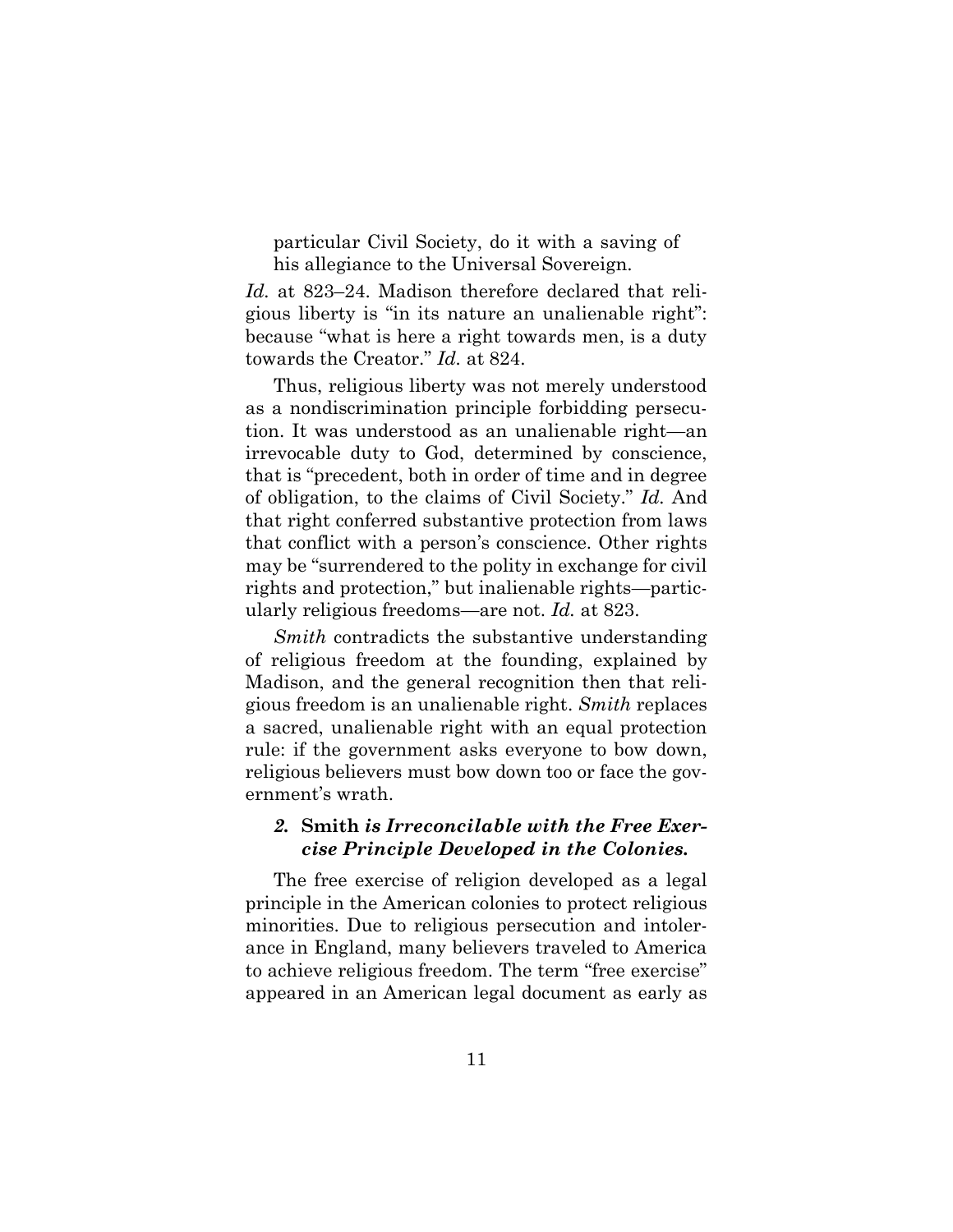1648, when Lord Baltimore required Maryland officials to not disrupt Christians, particularly Roman Catholics, in the free exercise of their religion. McConnell, *Origins*, *supra*, at 1425. Shortly after, in 1649, Maryland enacted the first free exercise clause in the colonies. It stated:

noe person . . . professing to believe in Jesus Christ, shall from henceforth bee any waies troubled . . . for . . . his or her religion nor in the free exercise thereof . . . nor any way be compelled to the beliefe or exercise of any other Religion against his or her consent.

#### *Id.*

Rhode Island's Charter of 1663 also protected religious liberty but used the analogous term "liberty of conscience." *Id.* It protected residents from being "molested, punished, disquieted, or called into question, for any differences in opinione in matters of religion, and doe not actually disturb the civil peace of our sayd colony." *Id.* at 1426. The Charter also provided that individuals may "freelye and fullye have and enjoye his and theire owne judgments and consciences, in matters of religious concernments . . .; they behaving themselves peaceblie and quietlie and not useing this libertie to lycentiousnesse and profanenesse, nor to the civil injurye or outward disturbeance of others." Id. The proprietors of Carolina and New Jersey similarly guaranteed religious freedom through agreements with prospective settlers that paralleled the Rhode Island Charter of 1663. *Id.* at 1427.

Notably, the Rhode Island Charter deviated from an earlier decree of the state legislature that "none be accounted a delinquent for doctrine, provided that it be not directly repugnant to the government or laws established." *Id.* at 1426. The royal Charter, in sharp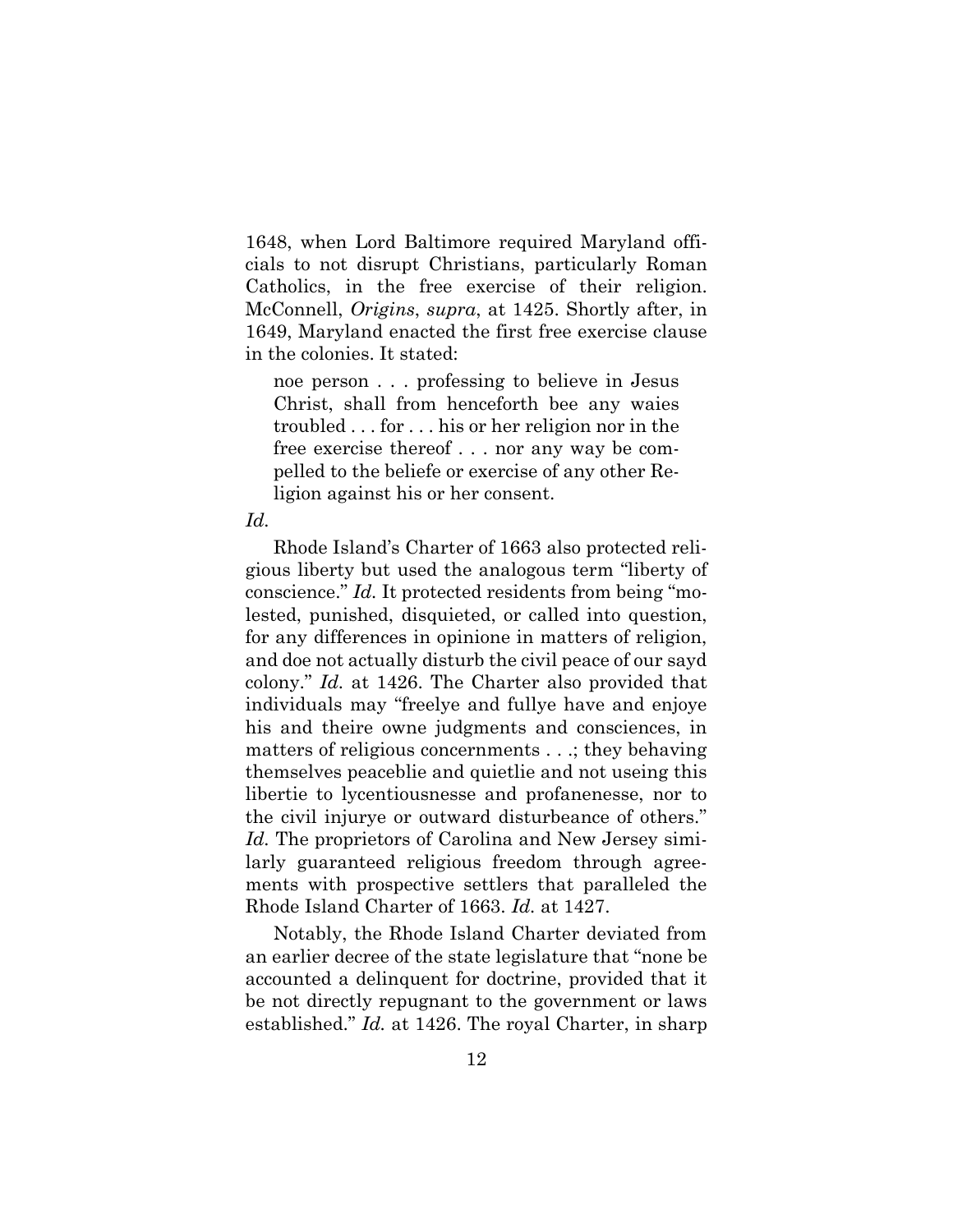contrast, did not limit religious freedom to all "laws established." Instead, when religious and legal obligations conflicted, believers only had to obey laws directed to maintain the civil peace and to refrain from using their liberty for licentiousness, profaneness, or the injury of others. *Id.* 

These provisions suggest that the early American colonists recognized that the freedom to practice, and not merely believe, religion was an essential liberty. The provisions extended protection to all "judgments and contiences in matters of religion" and were not limited to opinion, communication, profession, or worship. *Id.* at 1427.

These provisions also did not limit the exercise of religion by using common terms to refer to all laws colonial compacts often used the terms "the public good" or "the common good" to convey the full scope of legislative power. McConnell, *Freedom from Persecution*, *supra*, at 836. Instead, they limited the free exercise of religion *only* when it was necessary to protect the civil peace or to prevent licentiousness.

In modern constitutional terms, the original free exercise principle in the colonies meant that religion prevailed when religious obligations and secular legal requirements conflicted, unless indispensable state interests *required* government interference. This framework parallels the rule this Court expressed in *Sherbert v. Verner*, 374 U.S. 398 (1963), and *Wisconsin v. Yoder*, 406 U.S. 205 (1972), but ignored in *Smith*: "[t]he essence of all that has been said and written on the subject is that only those interests of the highest order and those not otherwise served can overbalance legitimate claims to the free exercise of religion." *Yoder*, 406 U.S. at 215.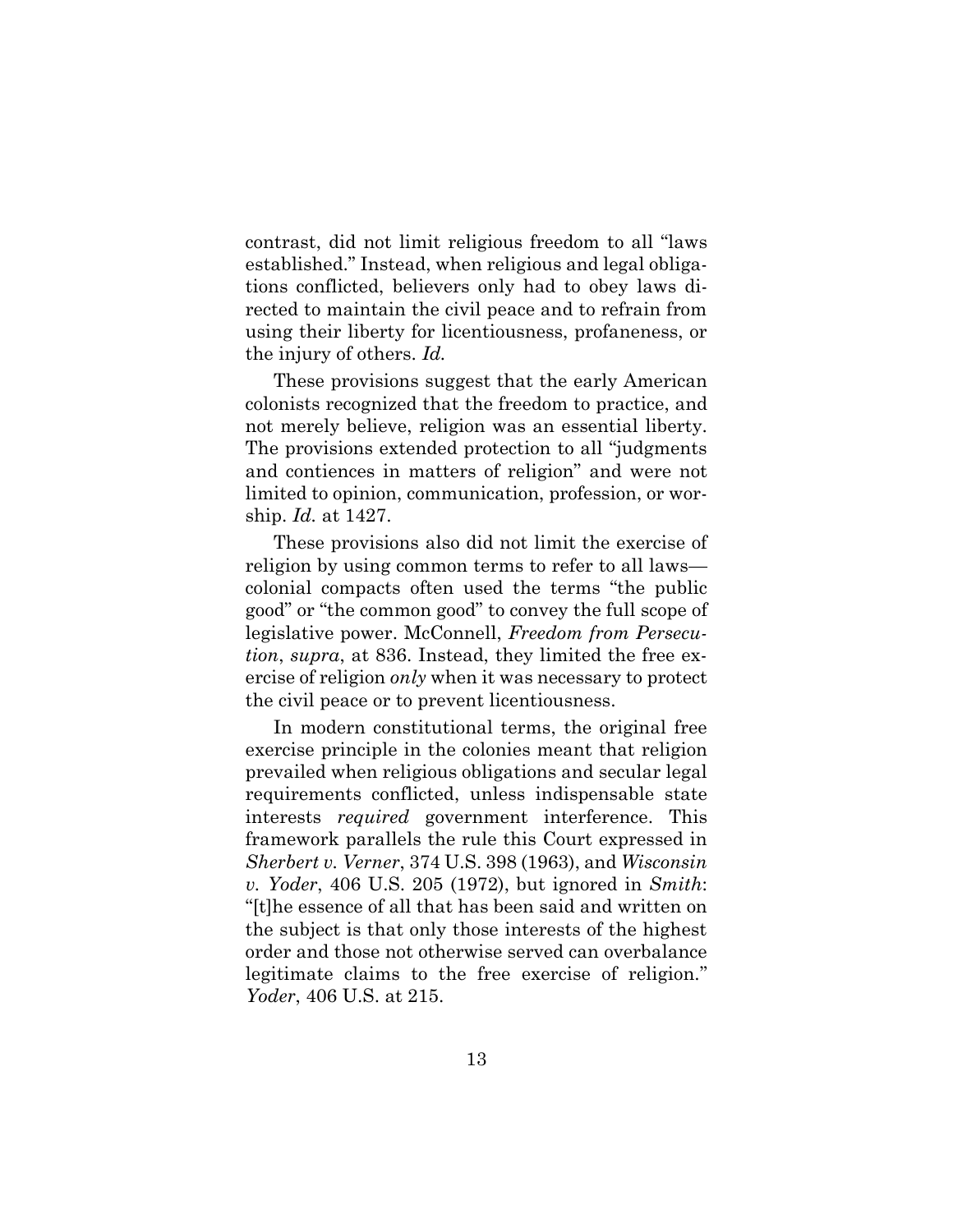### *3.* **Smith** *is Irreconcilable with the Free Exercise Principle Found in Early State Constitutions.*

The free exercise principle set forth in the early colonial charters animated the state free exercise clauses enacted after the Revolutionary War. McConnell, *Origins*, *supra*, at 1427. The colonial free exercise principle supplied the common pattern found in the state provisions: they "guaranteed the free exercise of religion or liberty of conscience, limited by particular, defined state interests." *City of Boerne v. Flores*, 521 U.S. 507, 553 (1997) (O'Connor, J., dissenting).

#### *i. The State Free Exercise Clauses Created Substantive Protection from General Laws.*

These state constitutions provide direct evidence of the original understanding of the federal Free Exercise Clause because it is reasonable to infer that the drafters of the Free Exercise Clause understood the term's historical meaning. *Id.* at 1456. And it is reasonable to infer that the term, "free exercise of religion" in the First Amendment, meant what it meant in earlier state constitutions.

The New York Constitution of 1777, for example, was typical. It provided:

[T]he free exercise and enjoyment of religious profession and worship, without discrimination or preference, shall forever hereafter be allowed, within this State, to all mankind: Provided, That the liberty of conscience, hereby granted, shall not be so construed as to excuse acts of licentiousness, or justify practices inconsistent with the peace or safety of this State.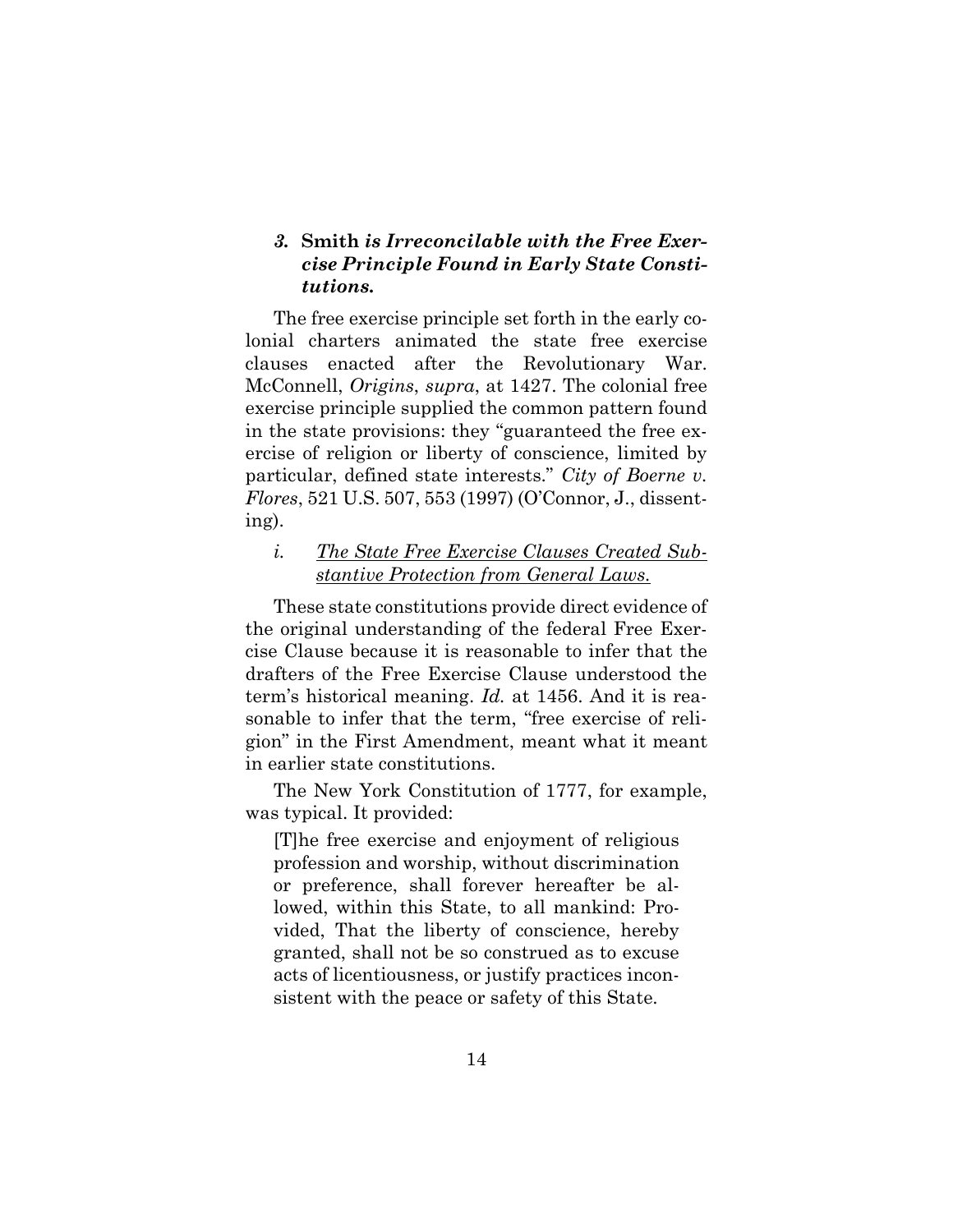McConnell, *Origins*, *supra*, at 1456. Other state provisions followed the same pattern. Each provision began by defining the free exercise right based on the understanding (conscience) of the individual believer. Id. at 1458–59. The right was not defined negatively by identifying religious and nonreligious domains. And the right extended to religiously motivated conduct. None of the clauses confined the right to beliefs and opinions. *Id.* at 1459. Six of the constitutions used the word "exercise," which contemporary dictionaries defined as "action." *Id.* Two other constitutional provisions used broader terms—Maryland referred to religious "practice" and Rhode Island referred to matters of "religious concernment." *Id.* 

The state free exercise clauses identified only a limited set of circumstances where the right to religious liberty did not apply. Nine of the states—the overwhelming majority—limited the free exercise of religion "to actions that were 'peaceable' or that would not disturb the 'peace' or 'safety' of the state." *Id.* at 1461. The Georgia Constitution of 1777, for example, provided: "All persons whatever shall have the free exercise of their religion; provided it be not repugnant to the peace and safety of the State." *Id.* at 1457.

The limiting language is highly instructive. It confirms that the free exercise of religion included conduct and protection from generally applicable laws. Otherwise, there was no need to specify a limitation. Beliefs by themselves do not disturb the public peace. *Id.* at 1462. And if exercising religion was subject to *every* law, there would have been no need to identify specific laws and circumstances that limited the right. The New York Constitution, for instance, specified that the free exercise of religion should not be "construed as to excuse acts of licentiousness, or justify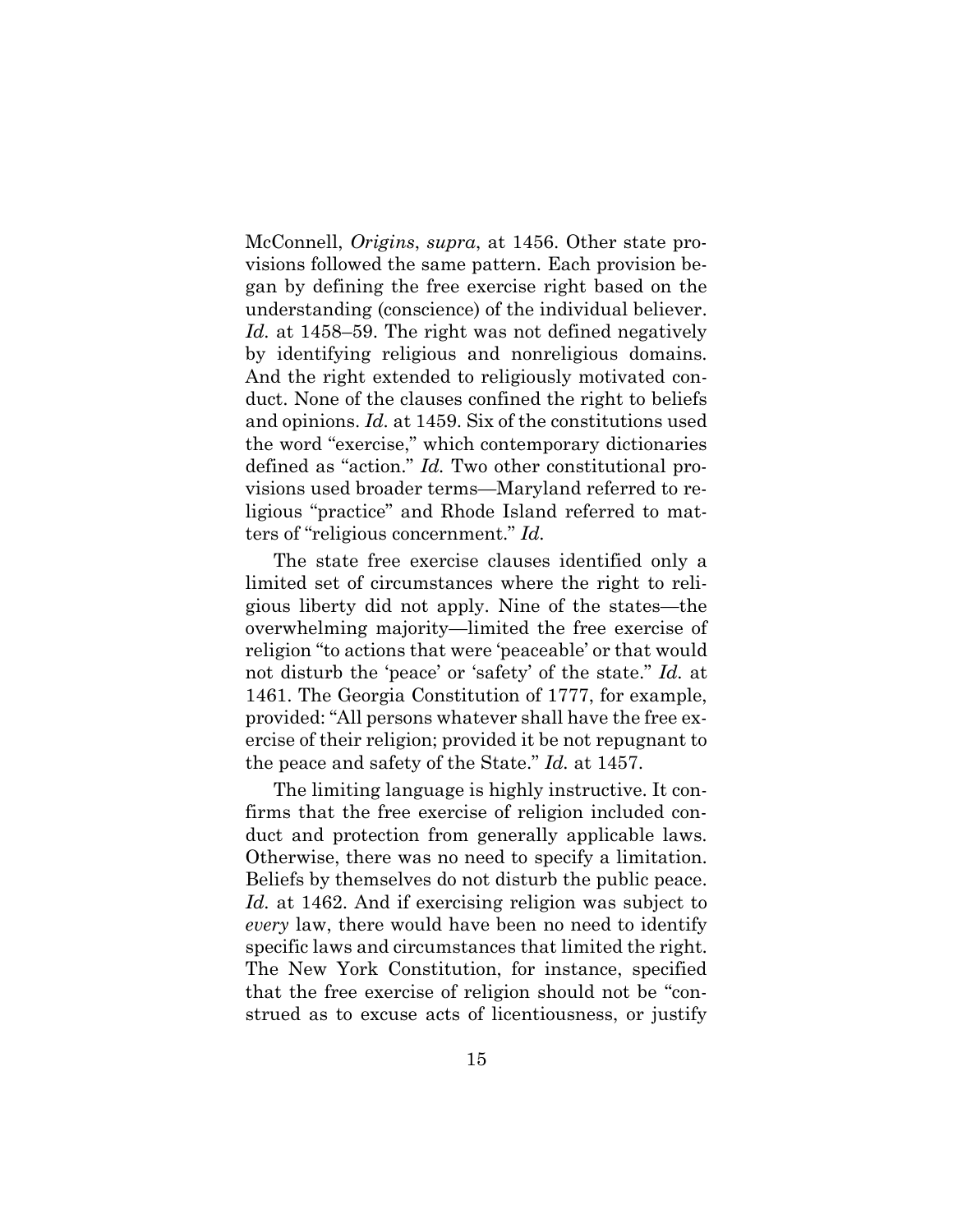practices inconsistent with the peace or safety of [the] State." *Id.* at 1456. Such a proviso, if *Smith* were correct, would have been superfluous. Precise limitations are useless if generally applicable laws are enforceable regardless of religious objections. The state provisions only make sense if the free exercise principle compelled protection from (at least some) generally applicable laws. *Id.* at 1462.

#### *ii. The Limiting Provisos in State Free Exercise Clauses Did Not Mean Every General Law.*

The argument that these limiting provisos were synonyms for the public interest, or every law, is textually and historically implausible. As a textual matter, states had different provisos—nine limited the free exercise of religion to "actions that were 'peaceable' or that would not disturb the 'peace' or 'safety' of the state"; of these nine, four included acts of licentiousness or immorality; two others included acts that interfere with another individual's religious practice; one added acts that injure or disturb others; another inserted acts contrary to good order; and one more included acts contrary to the happiness, peace, and safety of society. *Id.* at 1461–62. It is farfetched to presume these terms and variations all had the same meaning.

Recorded debates occurred in two states—New York and Virginia—concerning the language of the provisos. McConnell, *Freedom from Persecution*, *supra*, at 837. In Virginia, James Madison and George Mason disagreed about the extent of the proviso and proposed alternative limiting provisions. John Jay and Governor Morris did the same in New York. *Id.* If, as the *Smith* approach assumes, the provisos referred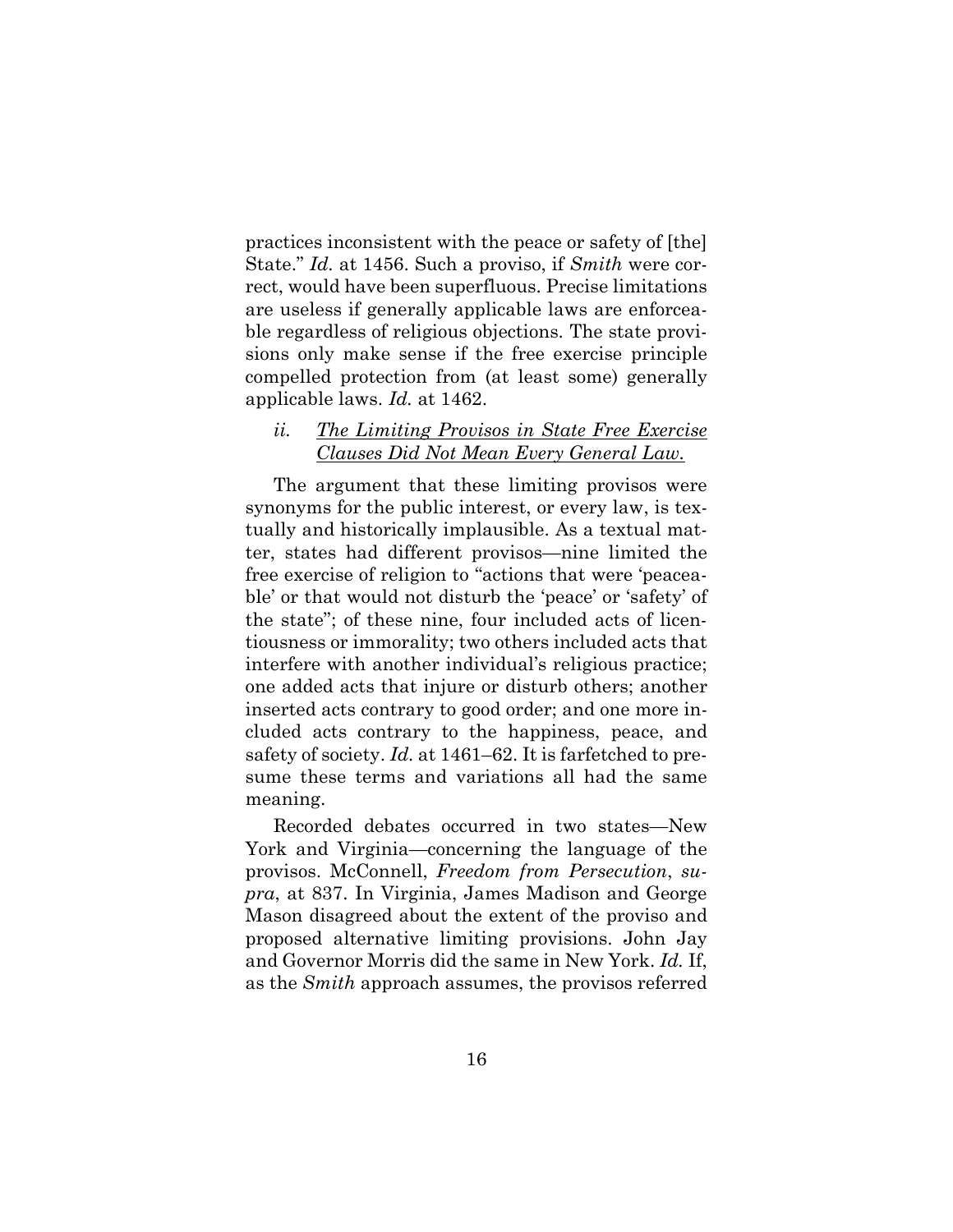to any violation of law, then these debates and conflicting proposals would have been pointless. *Id.* So as a textual and historical matter, "[w]e can say with some confidence that these formulations were not idle rhetorical variations." *Id.* 

### *iii. The Lack of a Limiting Proviso in the Federal Free Exercise Clause Suggests Limitations Only Exist by Necessity.*

Critics of the substantive interpretation have also argued these state provisions are irrelevant because the federal Free Exercise Clause includes no limiting proviso. So, the critics argue, even if the state provisions provided protection from generally applicable laws, the federal clause does not. This argument is mistaken. The meaning of the free exercise of religion is the issue. And that legal principle is embodied in earlier state and colonial documents. The limiting provisos merely confirm that the free exercise principle of religious liberty entails protection from generally applicable laws.

The Virginia Bill of Rights, which served as a model for three of the state proposals for the First Amendment, is instructive. George Mason proposed a broad proviso that presumably included all legitimate legislation. McConnell, *Origins*, *supra*, at 1462–63. Madison objected and proposed a narrow proviso only limiting the "full and free exercise of religion" when it "manifestly" endangers "the preservation of equal liberty and the existence of the State." *Id.* at 1463. The Virginia legislature, however, compromised through silence. It chose to protect the broad right and left the limitation to be implied by necessity.

Following Virginia's example, Madison did not include a proviso in his initial draft of the federal Free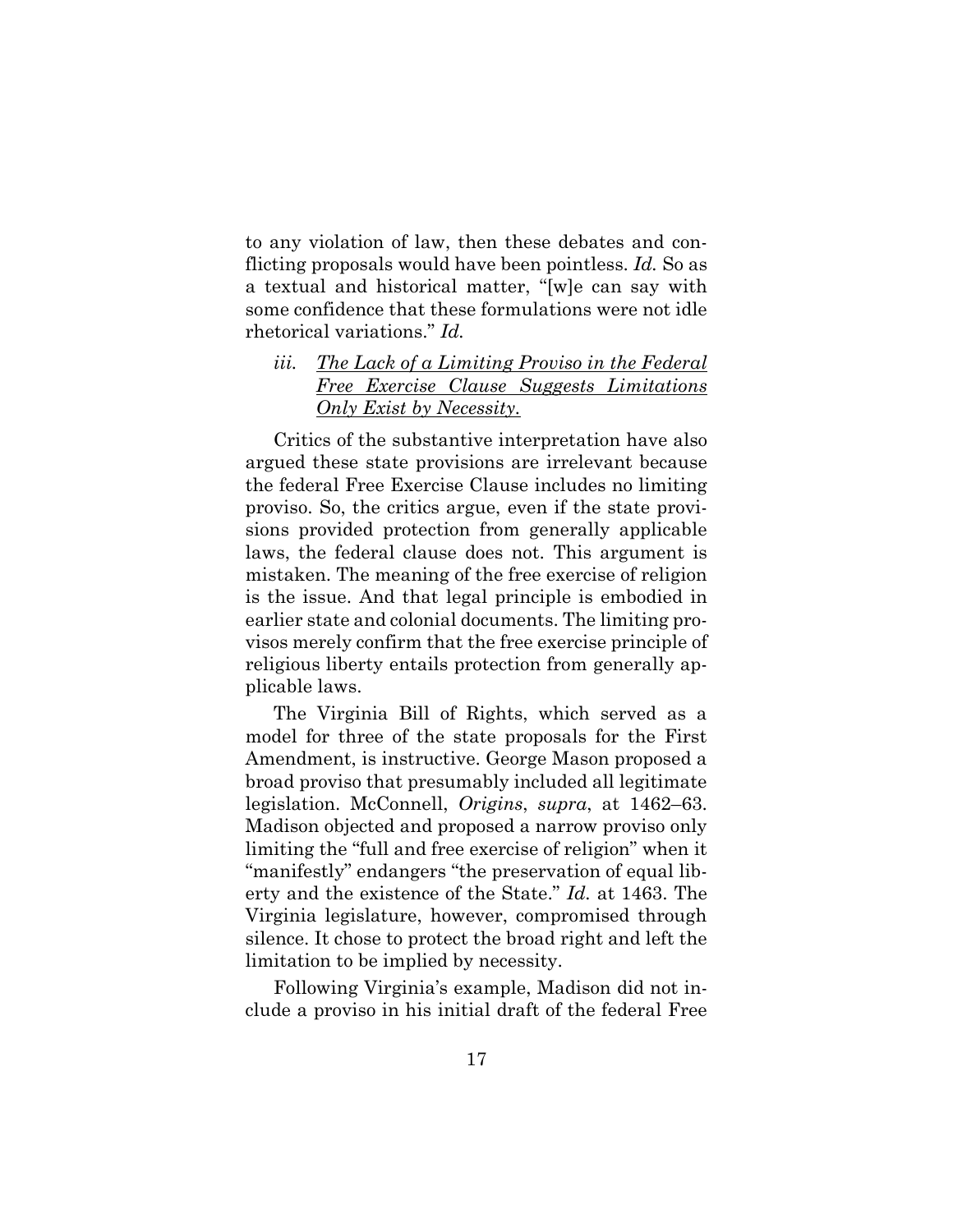Exercise Clause. *Id.* at 1481. Congress followed that approach and agreed to constitutionally recognize the broad right and exclude any limitation. This suggests that the Founders intended the limitation, as in the Virginia Bill of Rights, to be implied by necessity, no doubt based on their understanding of the free exercise principle.

### *4.* **Smith** *is Irreconcilable with the Application of the Free Exercise Principle by Colonial and State Governments.*

The practice in the colonies and early states suggests that the free exercise principle entailed exemptions for religious practice from generally applicable laws. *Id.* at 1466. Although conscience and civil law rarely conflicted, when it did, the colonists and Founders viewed exemptions as the solution.

As early as 1665, the second Charter of Carolina explicitly provided for religious exemptions. The Charter authorized the proprietors to grant "indulgences" and "dispensations" to residents who could not conform with the general law because of their "private opinions." *Id.* at 1428. Indulgences and dispensations were technical terms that referred to the King's power to exempt citizens from the law. In England, Charles II and James II used this power to exempt religious minorities from conflicting laws. *Id.* In Carolina, the proprietors used this authority to exempt Quakers from oath requirements and to allow non-Anglican towns to choose their own ministers. *Id.* Thus, dating back to England, exemptions were used to resolve conflicts between law and religion.

During the founding era, conflict between religion and law mainly involved three issues: oath require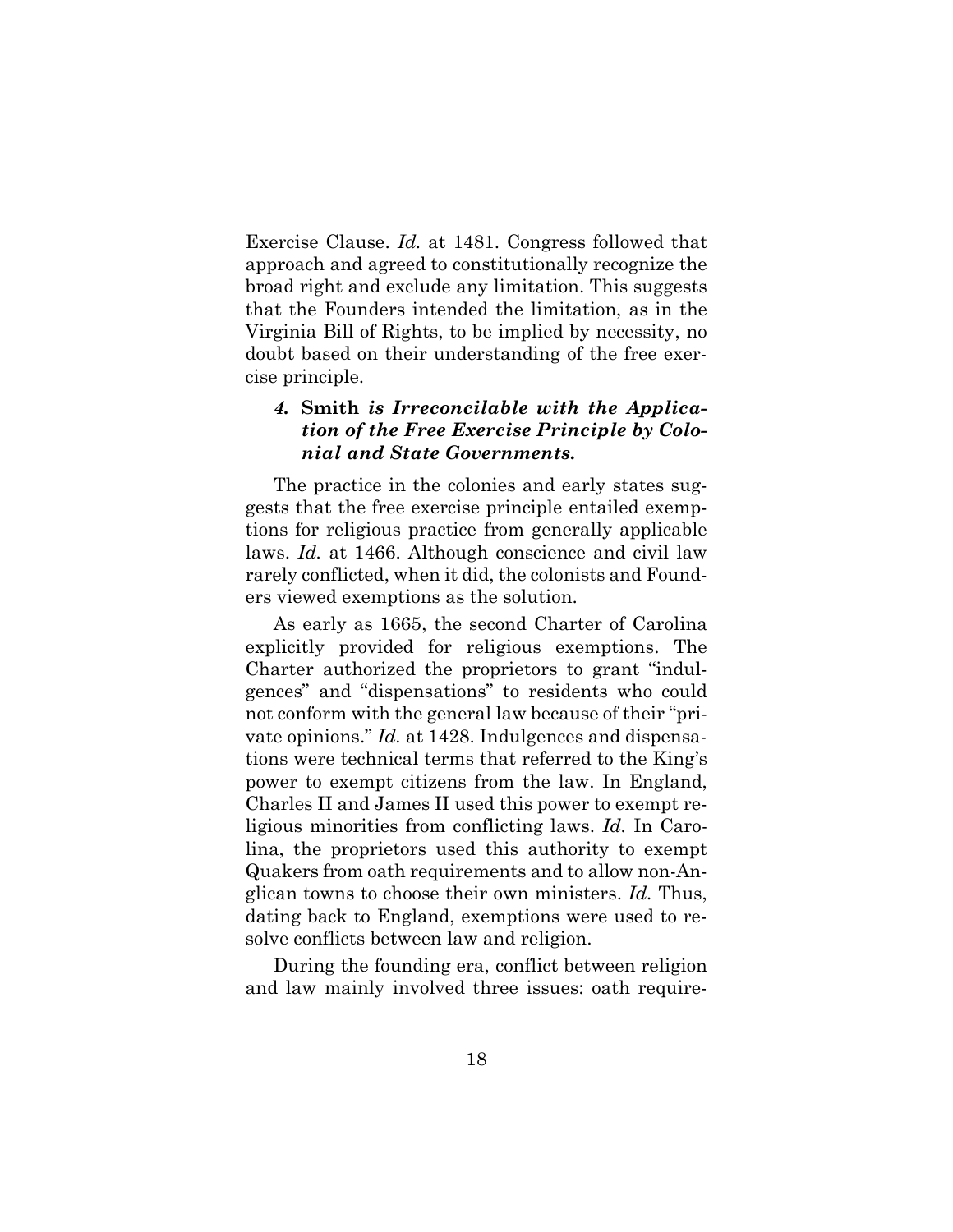ments, military conscription, and religious assessments. *Id.* at 1466. Each conflict was commonly resolved by exemptions.

Oath requirements were by far the most common source of tension. *Id.* at 1467. Quakers, along with other Protestant sects, believed that it was wrong to take oaths or swear allegiance to civil authority. Without accommodation, their beliefs would have prevented them from testifying in court, leaving them vulnerable to adversaries and unable to legally protect themselves. *Id.* The no-exemption principle would have only allowed the government to eliminate the oath requirement for everyone or insist on the requirement without exemption. But virtually every state rejected those choices. By 1789, nearly all states resolved the conflict by providing exemptions. *Id.* 1468.

Conflicts also occurred because of military conscription. Quakers and Mennonites refused to bear arms because of their religion. *Id.* Significant debate occurred because of the cost of this exemption. An exemption required people with other religious beliefs to disproportionately bear the military burden. Yet Rhode Island, North Carolina, and Maryland exempted religious objectors from military service, and New York, Massachusetts, Virginia, and New Hampshire later followed. *Id.* 

During the Revolutionary War, the Continental Congress, which struggled to field an army, granted exemptions for religious objectors using these words:

As there are some people, who, from religious principles, cannot bear arms in any case, this Congress intend no violence to their consciences, but earnestly recommend it to them, to contribute liberally in this time of universal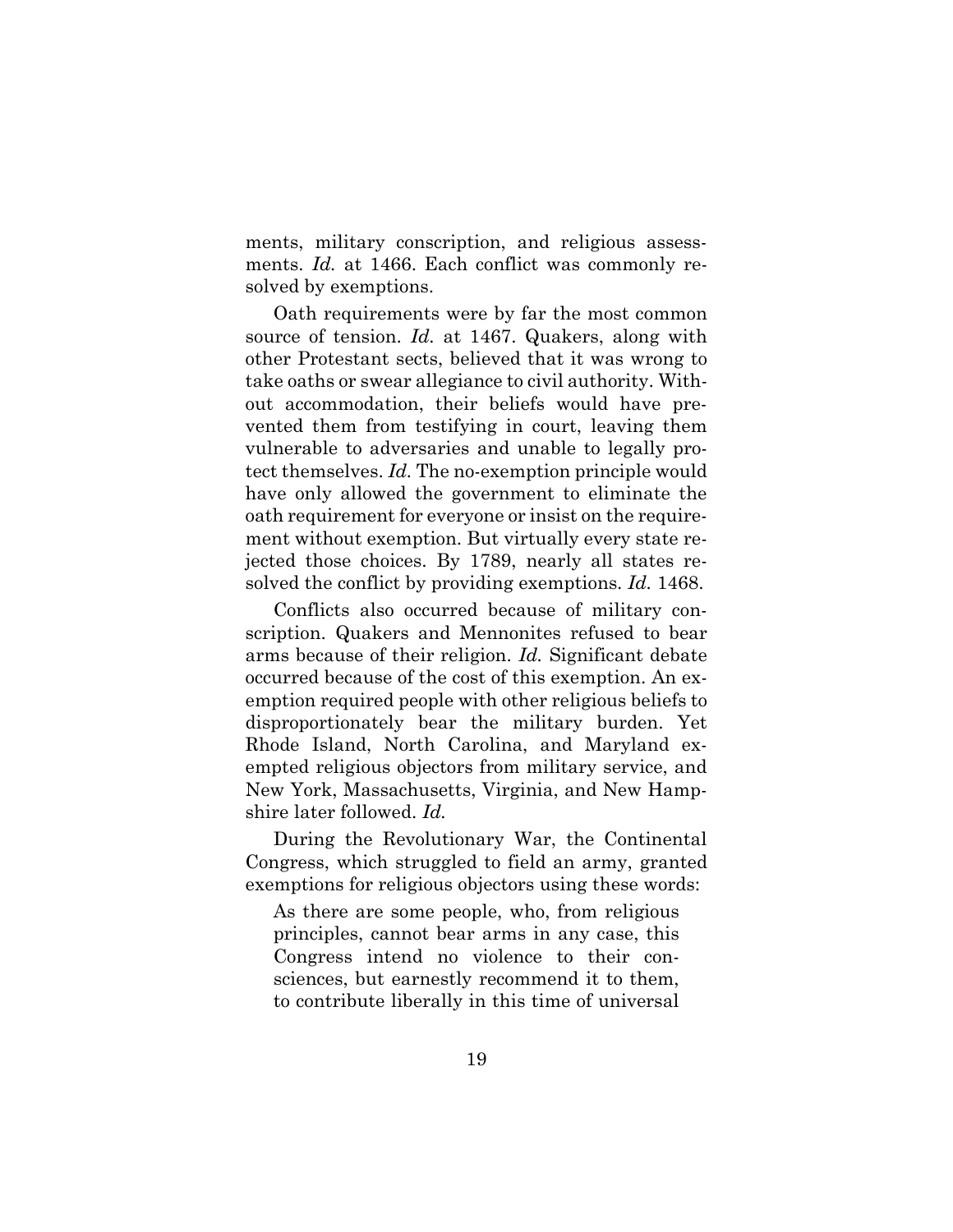calamity, to the relief of their distressed brethren in the several colonies, and to do all other services to their oppressed Country, which they can consistently with their religious principles.

*Id.* at 1469. The language and substance of the policy is significant. It mirrored the worldview that Madison discussed in his Memorial and Remonstrance. The policy treated religious conscience as a superior duty to the claims of civil society, even at a time of "universal calamity." *Id.* And the policy allowed the religious objector to determine the appropriate accommodation—it did not compel an alternative payment or cost.

The conflict between faith and law also occurred in states and colonies with established churches. *Id.*  These governments typically required citizens to financially support the established church or another church the tithe payer selected. Baptists, Quakers, and others, however, opposed all government compelled tithes for religious reasons. *Id.* The *Smith* principle would have resolved these conflicts by crushing religious opposition. Instead, many states thought accommodation was the appropriate resolution. Massachusetts, Connecticut, New Hampshire, and Virginia, for example, all responded by exempting religious objectors from the tax. *Id.* 

The argument that these exemptions were provided by legislatures misses the point. These exemptions demonstrate how the founding generation understood the free exercise principle of religious freedom. McConnell, *Freedom from Persecution*, *supra*, at 839–40. The decisive question is not whether exemptions were enacted legislatively before the Constitution—constitutional judicial review did not yet exist. The question is whether people at the adoption of the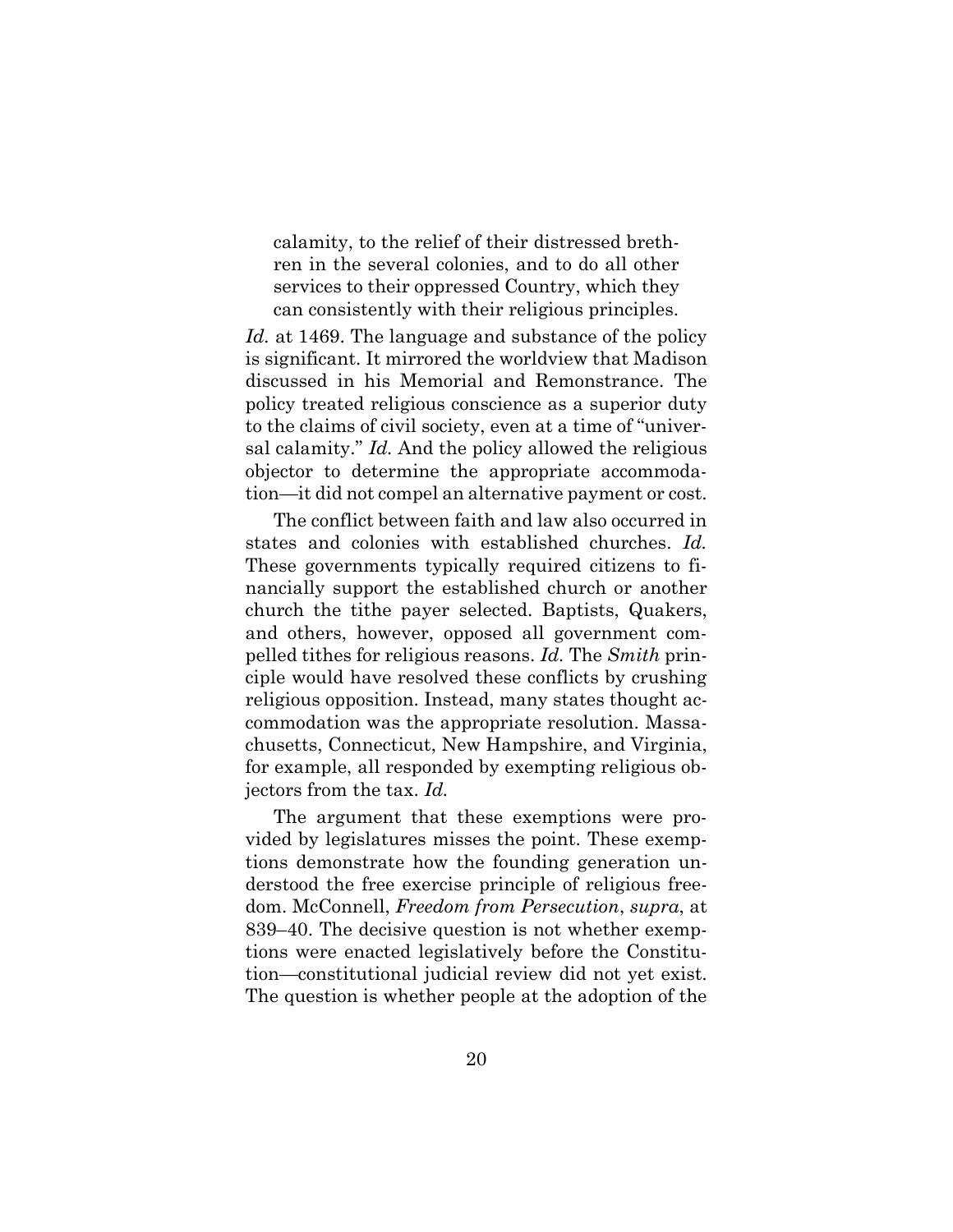First Amendment considered exemptions the appropriate *government* remedy when law and conscience conflict. McConnell, *Origins*, *supra*, at 1470. The answer appears to be yes—exemption, not general regulation, was the solution.

The Founders enshrined rights and principles in the Constitution that they often recognized before 1789. McConnell, *Revisionism*, *supra*, at 1119. The best assumption is that the substance of these preexisting rights did not change when they gained constitutional status. *Id.* Thus, it is reasonable to presume that the First Amendment's framers—many of whom served in colonial or state government—expected that courts would apply the Free Exercise Clause similarly to safeguard religious liberty. *Id.* There is no reason to assume that constitutional recognition diminished the free exercise principle as it was then understood and applied.

## **C.** *Smith* **Conflicts with the Purpose of the Free Exercise Clause to Prevent Persecution and Preserve Religious Liberty.**

The Founders enshrined the free exercise principle in the Constitution's First Amendment to prevent persecution and preserve religious liberty. *Smith* profoundly undermines these aims. Under *Smith*, the political majority can prohibit unpopular religiously motivated conduct. The right to exercise religion thus depends on popularity and luck: if the majority says otherwise, there is no right to exercise religion, unless the majority creates inconsistent rules or exceptions. In the *Smith* world, Islamic police officers who believe they are required to have a beard must hope exceptions are made for officers with skin conditions. Native Americans who are part of the Native American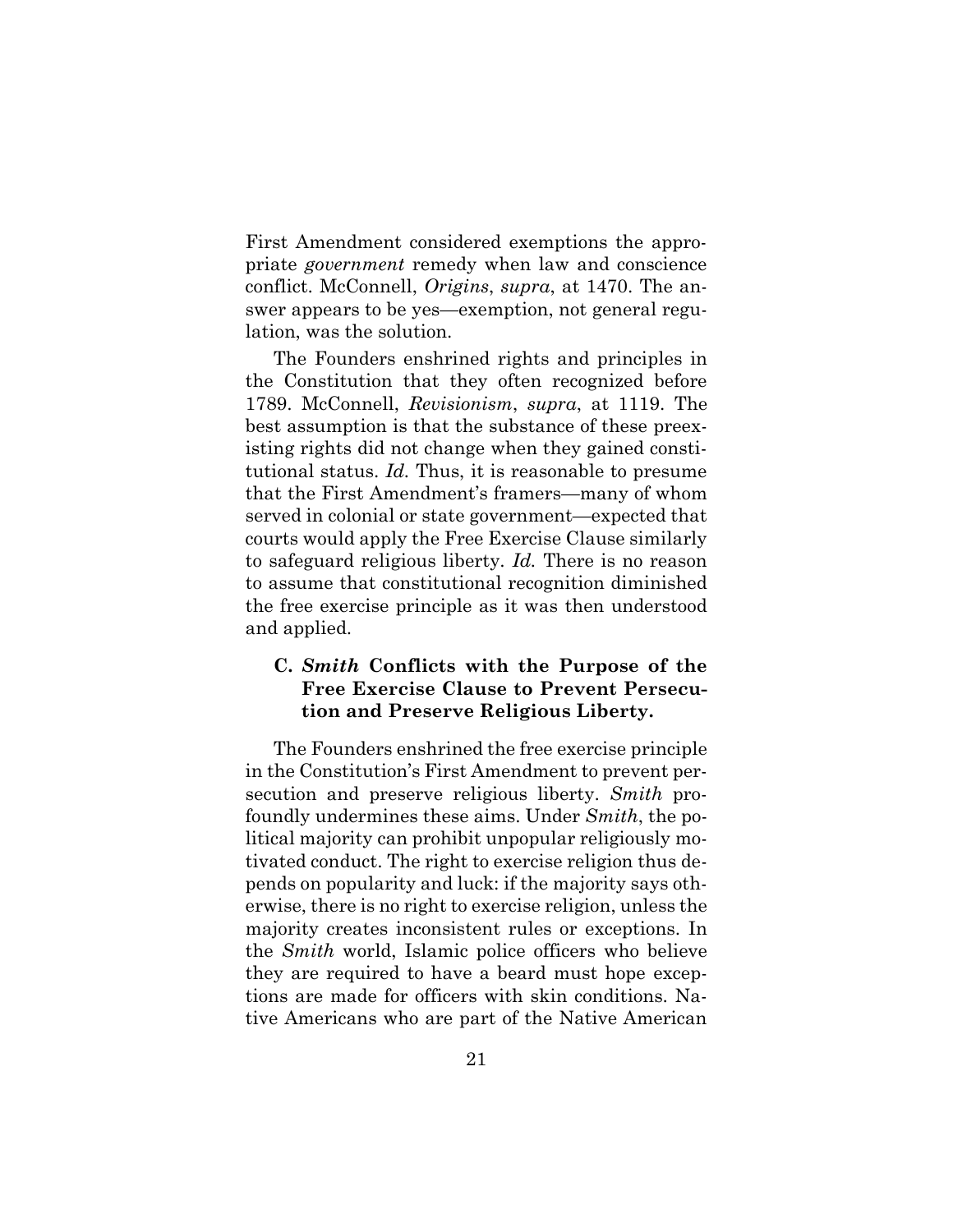Church must hope peyote becomes a popular or medically useful drug. Christopher C. Lund, *A Matter of Constitutional Luck: The General Applicability Requirement in Free Exercise Jurisprudence*, 26 Harv. J.L. & Pub. Pol'y 627, 664 (2003).

#### *1. Religious Liberty Requires Protection from Generally Applicable Laws.*

Religious liberty reduces human suffering—it liberates individuals from the cruel choice between "incurring legal punishment and surrendering core parts of their identity." Douglas Laycock, *Religious Liberty and the Culture Wars*, 2014 U. Ill. L. Rev. 839, 842 (2014). Religious beliefs are extraordinarily important to believers—important enough to die and suffer for. Douglas Laycock, *Religious Liberty As Liberty*, 7 J. Contemp. Legal Issues 313, 317 (1996). Governmental attempts to punish believers because of their religion produces conflict and suffering. Religious liberty reduces human conflict and allows people with different religious viewpoints to peacefully live together. *Id.*

*Smith* undermines these aims—it does not prevent persecution or preserve religious liberty. *Smith* means that followers of the Native American Church in Oregon, or individuals who hold traditional religious beliefs about marriage in Philadelphia, can believe their religion but cannot practice it. Religious liberty, however, is nonexistent without the right to practice religion. Laycock, *Exemption Debate*, *supra*, at 149. The right to believe but not practice is hollow—it subjects believers to persecution for exercising their faith. This is not religious liberty, and it is not the *free exercise* of religion. *Id.* 

The majority in *Smith* drew its line in the same place that Oliver Cromwell did in the Seventeenth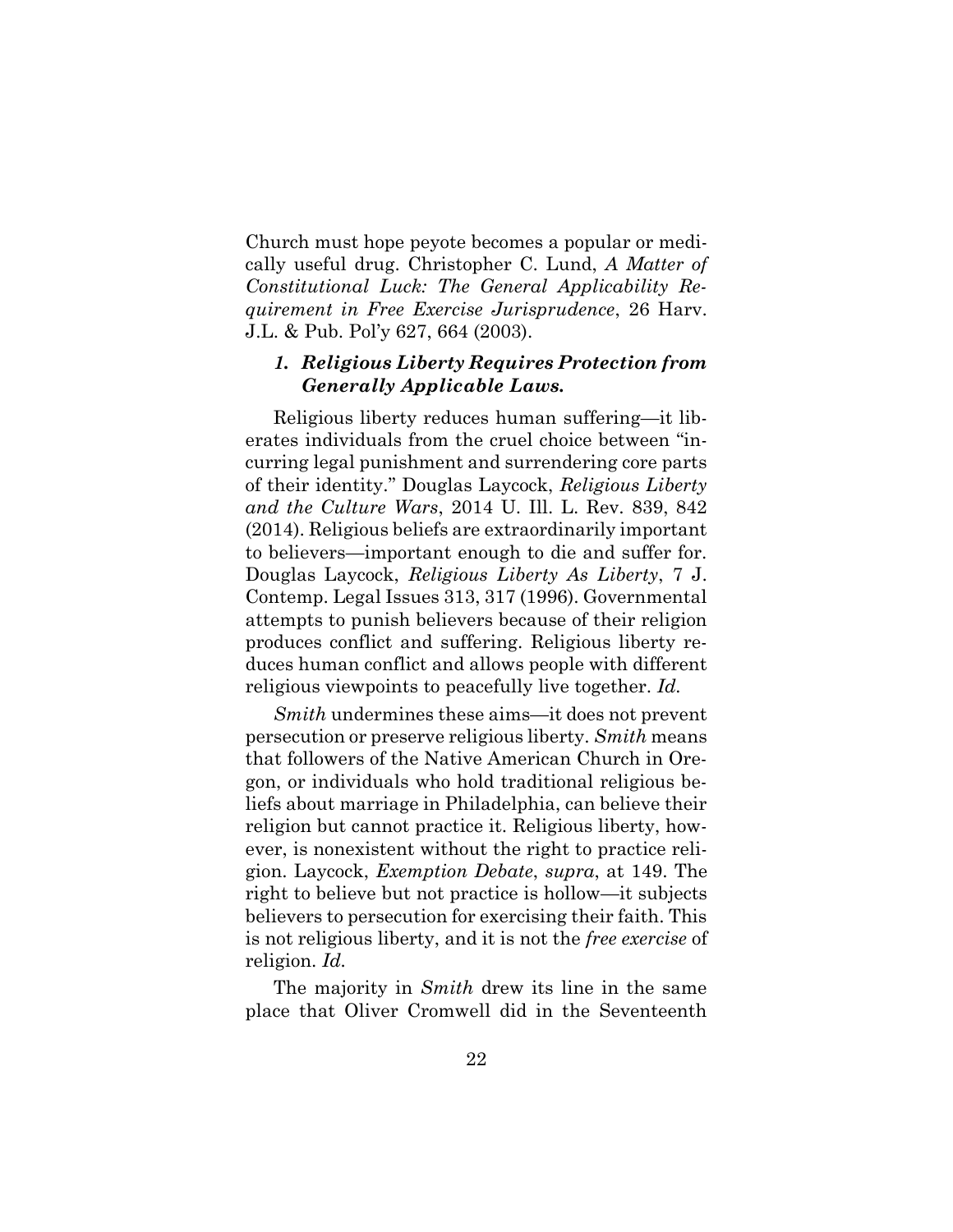Century. Laycock, *Remnants*, *supra*, at 22. Cromwell told the Catholics of Ireland that he would not interfere with any person's conscience. But, "if by liberty of conscience you mean a liberty to exercise the mass, . . . where the Parliament of England have power, that will not be allowed." *Id. Smith* would allow Cromwell to effectively outlaw traditional Catholic Mass by simply prohibiting the consumption of wine.

The Founders did not draft the Free Exercise Clause to allow the winners of a religious civil war to suppress Catholic Mass. *Id.* Free exercise clauses were meant—at the very least—to prevent these types of conflicts from occurring. *Id. Smith*, however, does the opposite: it allows winners of political battles to suppress religious exercise with *no* justification if it is done generally.

For a Quaker during the seventeenth century, it would have made little difference if Massachusetts prohibited Quakers from the colony or allowed Quakers to live in the colony but required them, along with other citizens, to serve in the military and swear oaths to testify in court. Laycock, *Exemption Debate*, *supra*, at 149–50. A conscientious Quaker could not live in Massachusetts if he had to serve in the military or testify in court, and if he did live there, conflict and persecution would have resulted. *Id.* Bans on religious practices equal bans on believers.

*Smith* thus fundamentally undermines the Free Exercise Clause's purpose and creates conflicts the clause was intended to prevent. *Id.* The solution under *Smith*—governmental suppression and persecution of religious minorities—is not a noble goal.

Religious liberty reduces human conflict and suffering. If everyone is guaranteed the right to practice religion and exercise their identity, there is much less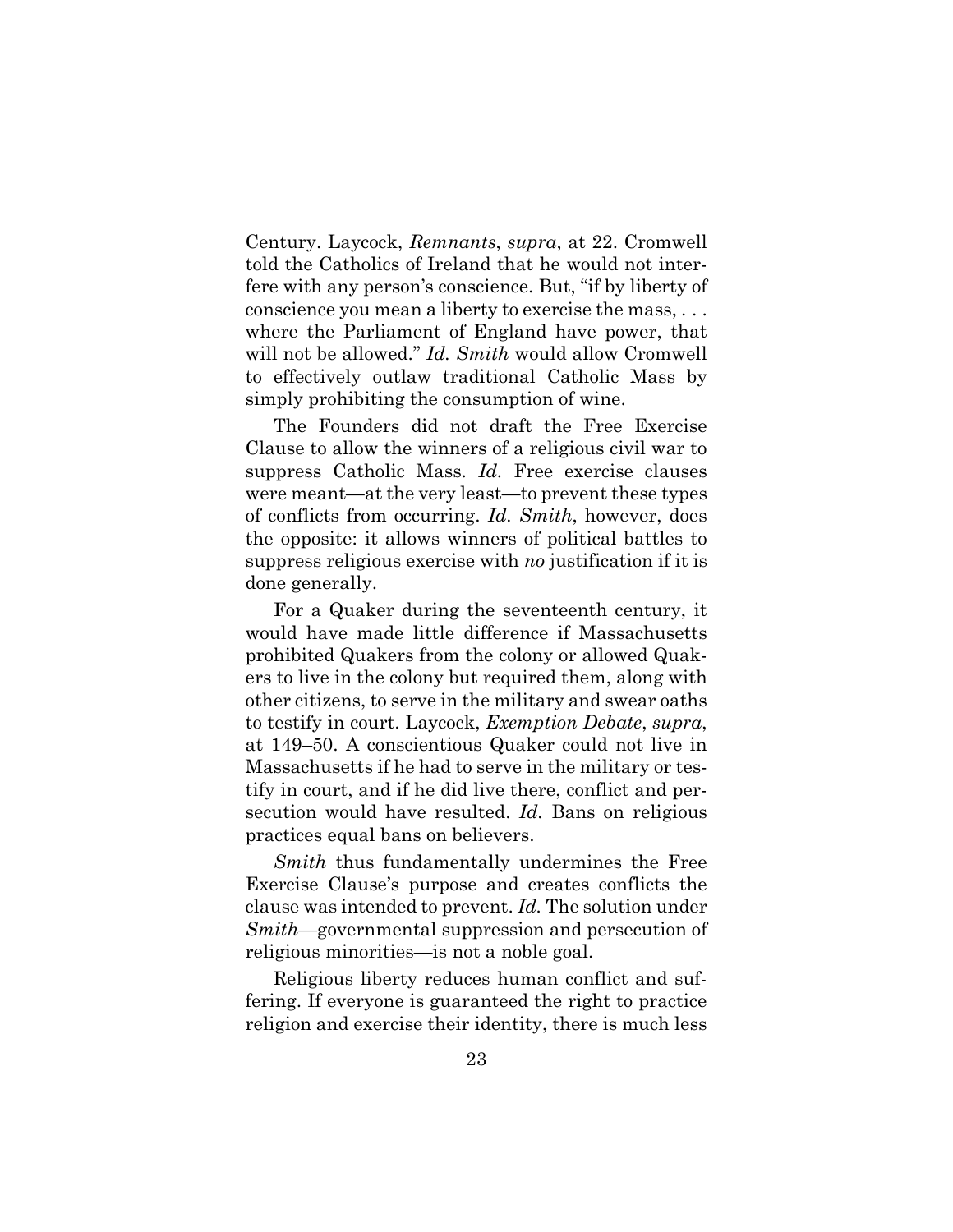reason to fight. Laycock, *Religious Liberty and the Culture Wars*, *supra*, at 842. In a pluralistic society, both believers and lovers can express their identity. Blaine L. Hutchison, *Protecting Religious Pluralism: How the Liberty That Supports Same-Sex Marriage Protects Religious Convictions*, 30 Regent U. L. Rev. 461 (2018); *cf. Obergefell v. Hodges*, 135 S. Ct. 2584, 2607 (2015) ("The First Amendment ensures that religious organizations and persons are given proper protection as they seek to teach the principles that are so fulfilling and so central to their lives and faiths, and to their own deep aspirations to continue the family structure they have long revered."). Liberty for all is the best approach.

#### *2. Religious Liberty Requires Protection from the Political Process.*

The Founders recognized that protecting religious liberty, particularly of religious minorities, cannot be left up to the majority. Historical conflicts reveal that the majority is often unlikely to protect unpopular religious minorities, and in fact is often responsible for religious suppression. Yet *Smith* eliminated substantive constitutional protection and replaced it with majoritarian rule. This fundamentally undermines the purpose of the Free Exercise Clause—to prevent persecution and preserve religious liberty *by restricting the ability of the majority to interfere with religion*. The Founders created the Bill of Rights to delimit the majorities ability to regulate fundamental rights like the free exercise of religion. Majoritarian rule is at odds with the text's purpose and it is insufficient to protect religious freedom.

*Lukumi* is a perfect test case. It is widely considered a clear example of religious discrimination—the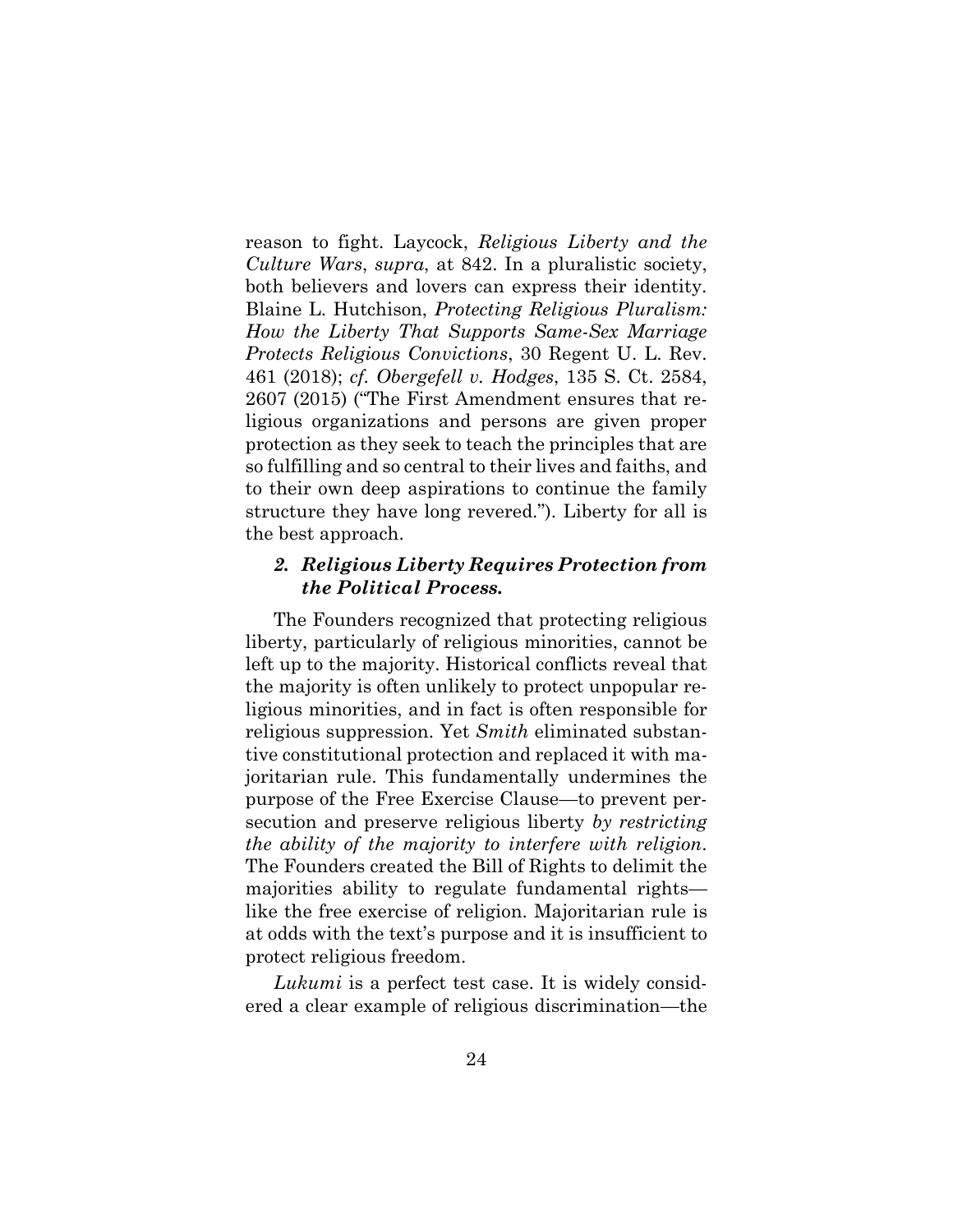Court *unanimously* invalidated the ordinance in question. But Representative Steve Solarz of New York could not get a single member of Congress to join an *amicus* brief supporting the church. Laycock, *Exemption Debate*, *supra*, at 159. The religious harm and governmental interests involved did not matter. All that mattered was that the religious practice was unpopular. *Id.* Thus, even in *clear* cases of religious discrimination, *Smith*'s majoritarian approach fails to protect religion. The Court should not continue this error.

Legislators represent the majority and are vulnerable to lobbyists and political pressure. Judges are, or at least should be, different. *See Perez v. Mortgage Bankers Ass'n*, (Thomas, J., concurring) 575 U.S. 92, 120 (2015) ("One of the key elements of the Federalists' arguments in support of [the judiciary's power] to make binding interpretations of the law was that Article III judges would exercise independent judgment"). They are at least *sometimes* willing to protect unpopular minorities. Laycock, *Exemption Debate*, *supra*, at 163. Legislators, on the other hand, are seldom willing, because they cannot afford to protect groups that many voters reject. Thus, legislators "are least likely to protect those religious minorities who are most in need of protection." *Id.* 

Legislative exemptions are inadequate in practice and theory. *Smith* requires religious individuals and churches to ask and receive exemptions every time a law conflicts with religious practice. And they must win these political battles every year at every level of government. "If they lose even once in any forum, they have lost the war; their religious practice is subject to regulatory interference. This is not a workable means of protecting religious liberty." Douglas Laycock, *The*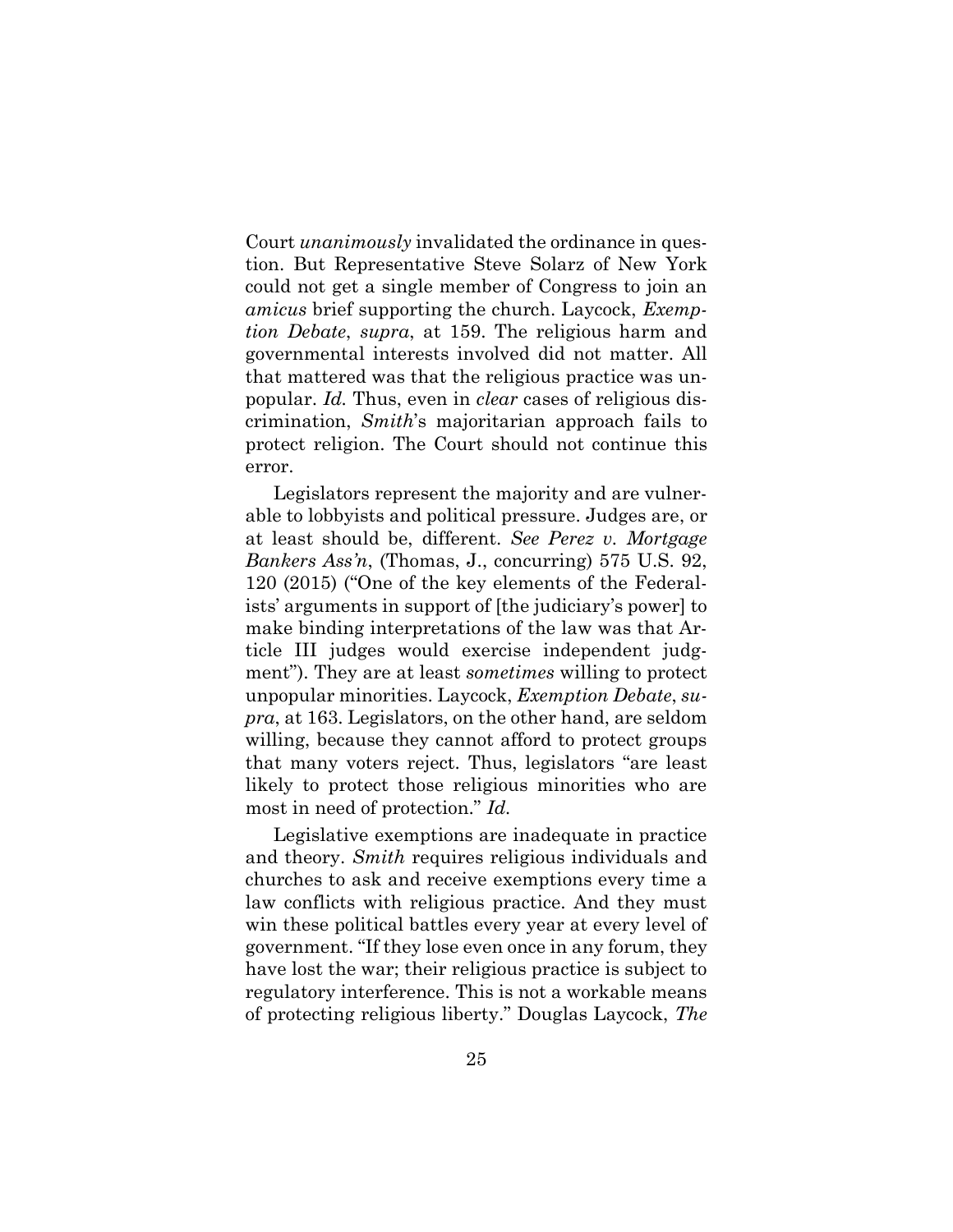*Religious Freedom Restoration Act*, 1993 B.Y.U. L. Rev. 221, 228–29 (1993). The Founders did not make this error and the Court should not repeat it by continuing to uphold *Smith*. Religious liberty requires protection from generally applicable laws, i.e., protection from the political process.

#### **D.** *Smith* **Unjustifiably Abandons the Court's Constitutional Role.**

The *Smith* majority gave two reasons for its conclusion that generally applicable laws that prohibit the exercise of religion are not laws "prohibiting the free exercise [of religion]," U.S. Const. amend. I. After the Court recognized its decision would leave religious protection up to the political process, it remarked that this "unavoidable consequence of democratic government" was "preferred" because otherwise: (1) each conscience would become a law unto itself, and (2) judges would have to "weigh the social importance of all laws against the centrality of all religious beliefs." *Smith*, 494 U.S. at 890. Both reasons are invalid and unsound.

The Court's first reason is viciously circular. To determine whether the supreme law of the land—the Constitution—protects the exercise of religion from general laws, the *Smith* majority argued it does not, because doing so would be unlawful: "[a]ny society adopting such a system," according to the majority, "would be courting anarchy." *Id.* at 888. But this begs the question. If the Constitution protects religiously motivated conduct from neutral and generally applicable laws, then it is not lawless to *correctly* apply the Constitution, and neither is it antidemocratic. The ultimate question is whether the Constitution protects believers from neutral and generally applicable laws.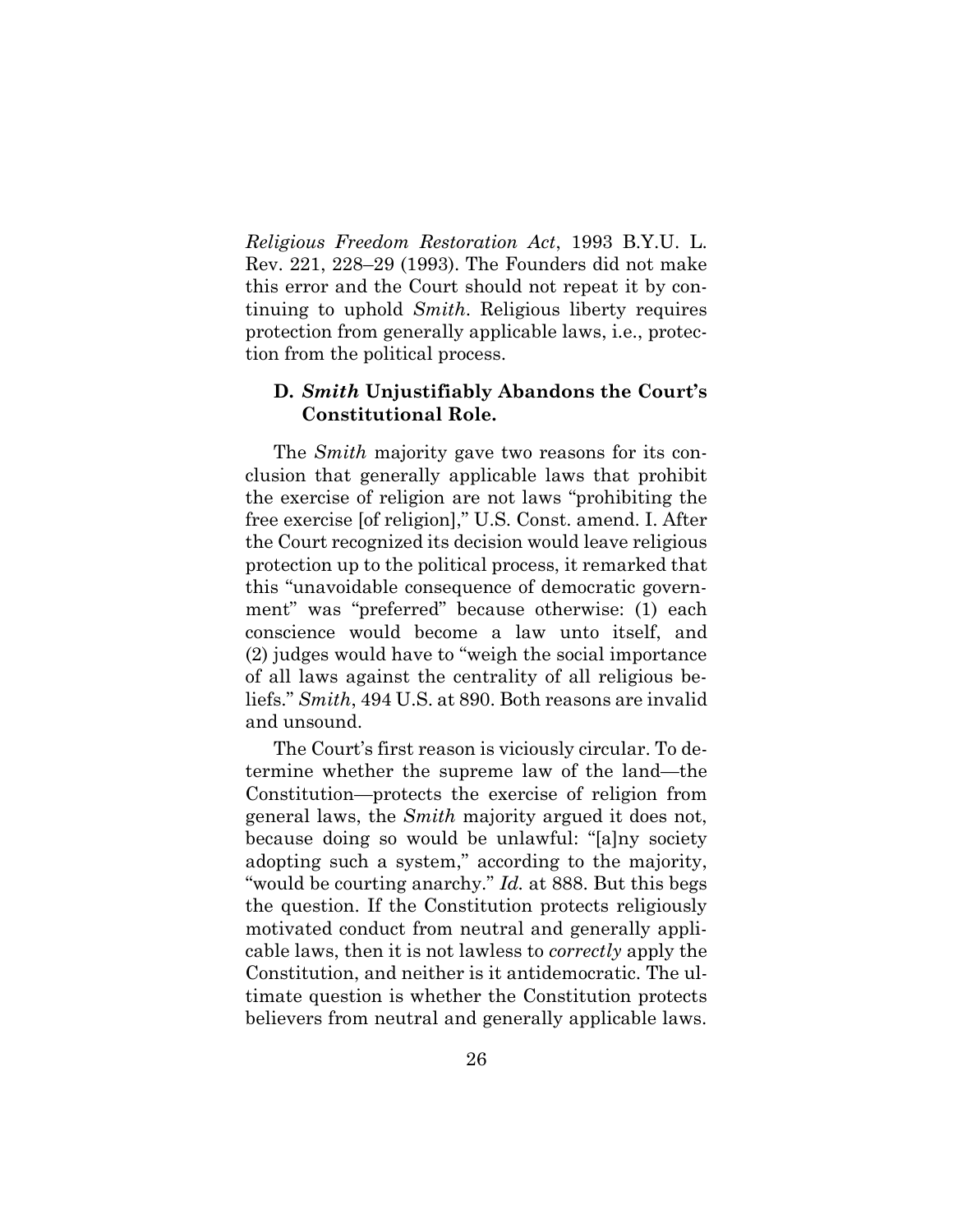The *Smith* Court failed to answer that question—it merely concluded "we do not think the words must be given that meaning." *Smith*, 494 U.S. at 878.

*Smith*'s claim that anarchy would ensue is not new, and it is not accurate. In the seventeenth century, both Roger Williams and William Penn dismissed this claim made by critics, like John Cotton. McConnell, *Origins*, *supra*, at 1447–48. In Penn's *The Great Case of Liberty of Conscience*, he called the anarchy claim "foully ridiculous." *Id.* at 1447. Religious liberty did not excuse believers from "keeping those excellent Laws, that tend to Sober, Just, and Industrious Living." *Id.* at 1448. A century later, John Leland, the leader of the Virginia Baptists, addressed the same claim. He condemned the assertion that liberty of conscience would justify crimes such as murder or tax evasion. He argued, "when a man is a *peaceable* subject of state, he should be protected in worshipping the Deity according to the dictates of his own conscience." *Id.* 

Religious liberty does not excuse believers from every law, and far from courting anarchy, it is necessary for people with conflicting beliefs to live together in harmony. Religious liberty did not create anarchy before *Smith* under federal or state free exercise clauses. And it has not created anarchy since under statutes or state free exercise clauses. <sup>2</sup> Laycock,

<sup>2</sup> Existing protections are inadequate. The Constitution was meant to protect everyone and preserve fundamental liberties. Although these laws protect some individuals, many others—because of *Smith—*are left unprotected. *Smith* furthermore allows—and perhaps encourages—federal and state governments to disregard or eliminate substantive religious liberty protection.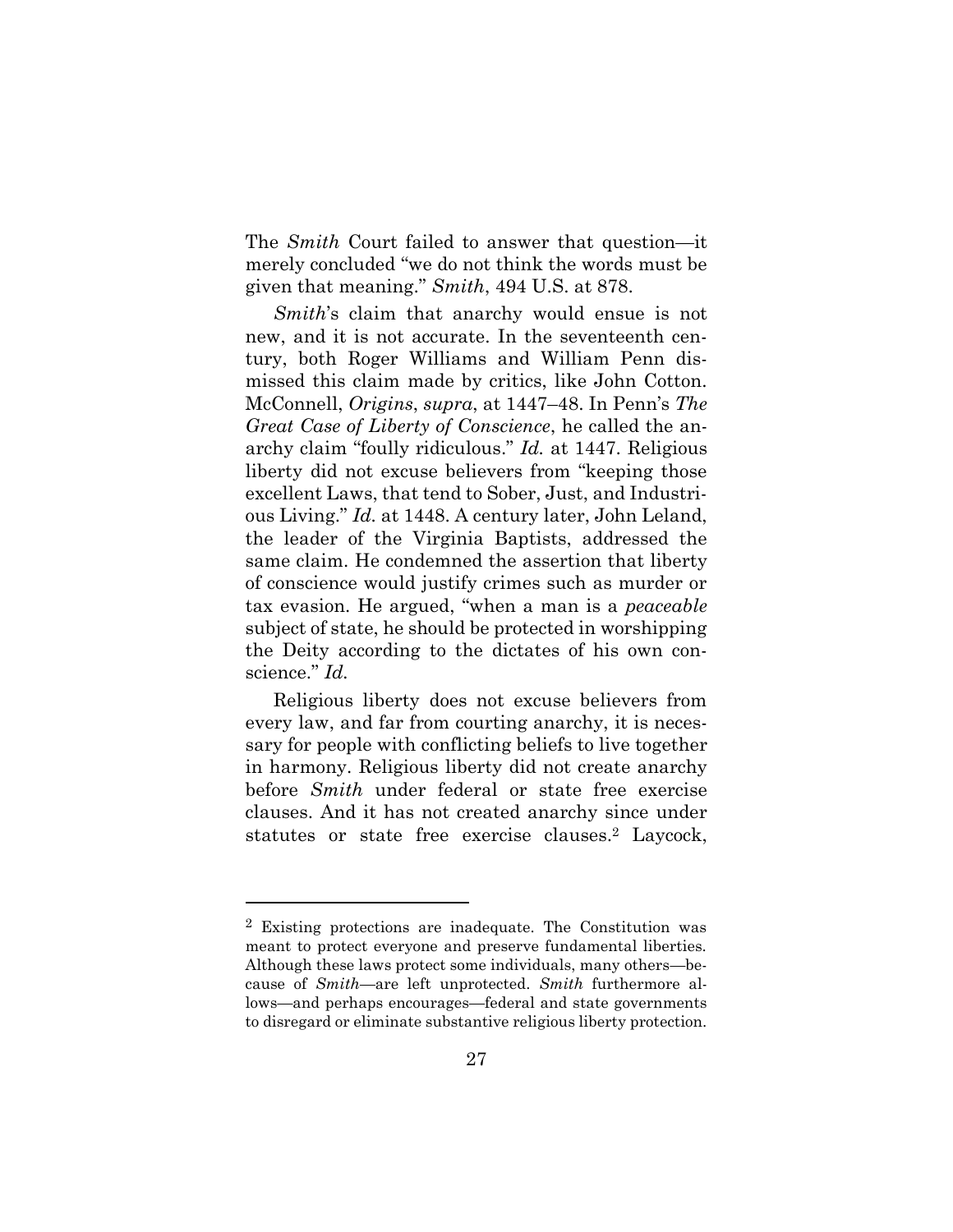*Exemption Debate*, *supra*, at 142. Congress and numerous states responded to *Smith* by enacting Religious Freedom and Restoration Acts to protect religious liberty. *Id.* These laws have not led to anarchy.

The majority's claim is contradicted by practice and theory—liberty is the best antidote to tyranny and oppression. *Smith*'s equal suppression method, on the other hand, has failed historically and leads to conflict and human suffering. Douglas Laycock, *Text, Intent, and the Religion Clauses*, 4 Notre Dame J.L. Ethics & Pub. Pol'y 683, 692–93 (1990). In our constitutional system, religious liberty is not "a private right to ignore generally applicable laws." *Smith*, 494 U.S. at 886. However, it *is* a constitutional right democratically enacted—that limits the power of the majority to interfere with religion.

The *Smith* majority also retorted that its approach is "preferred" over judicial balancing. *Id.* at 890. This attitude, however, conflicts with the role of the Court and the purpose of the Bill of Rights. "Disadvantaging" minority religions is not "unavoidable," as the Court wrote, if courts enforce the Free Exercise Clause. The purpose of the Bill of Rights was to avoid certain "consequences" of democratic government by securing fundamental rights from the reach of simple majorities. As Justice Jackson wrote:

The very purpose of a Bill of Rights was to withdraw certain subjects from the vicissitudes of political controversy, to place them beyond the reach of majorities and officials and to establish them as legal principles to be applied by the courts. One's right to life, liberty, and property, to free speech, a free press, freedom of worship and assembly, and other fundamental rights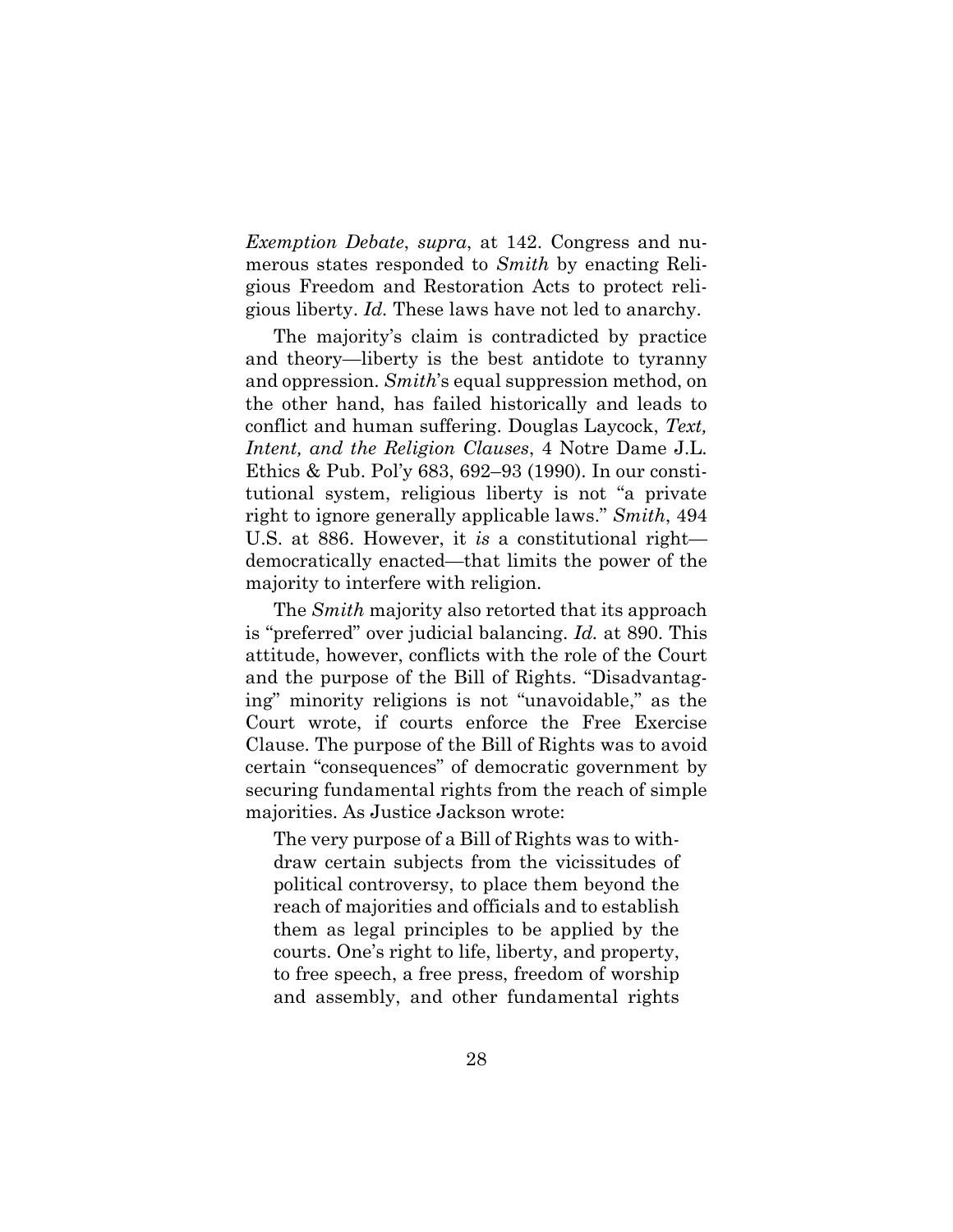may not be submitted to vote; they depend on the outcome of no elections.

*W. Va. State Bd. of Educ. v. Barnette*, 319 U.S. 624, 638 (1943). *Smith* turns this fundamental understanding upside down and leaves the protection of religion—the first right guaranteed by the Bill of Rights—to the political process.

The majority argued that it would be a constitutional anomaly to apply the compelling interest test under the Free Exercise Clause because it would produce individual exceptions to generally applicable laws. *Smith*, 494 U.S. at 886. First, this logic is unpersuasive—distinctiveness is sensible. Different clauses of the Constitution, unsurprisingly, have different meanings. There is no reason to expect the Free Exercise Clause to parallel clauses with different terms and functions. Second, individual exceptions from generally applicable laws is *not* a free exercise anomaly. An as-applied challenge is a precise parallel. McConnell, *Revisionism*, *supra*, at 1138. Under an as-applied challenge, a law is valid for most individuals but not for others because its application would be a constitutional violation. *Id.* Third, substantive protection from generally applicable laws *is* "an established part of the protections for free speech and press under the First Amendment." *Id.* The case *United States v. O'Brien*, 391 U.S. 367 (1968), is a familiar example.

Religion is anomalous, however, in other respects—it is uniquely harmed by generally applicable laws. McConnell, *Accommodation of Religion*, *supra*, at 692. "Speech can be threatened by generally applicable laws," but normally there are alternative channels of communication for the speaker to convey his message. *Id.* Although O'Brien was prohibited from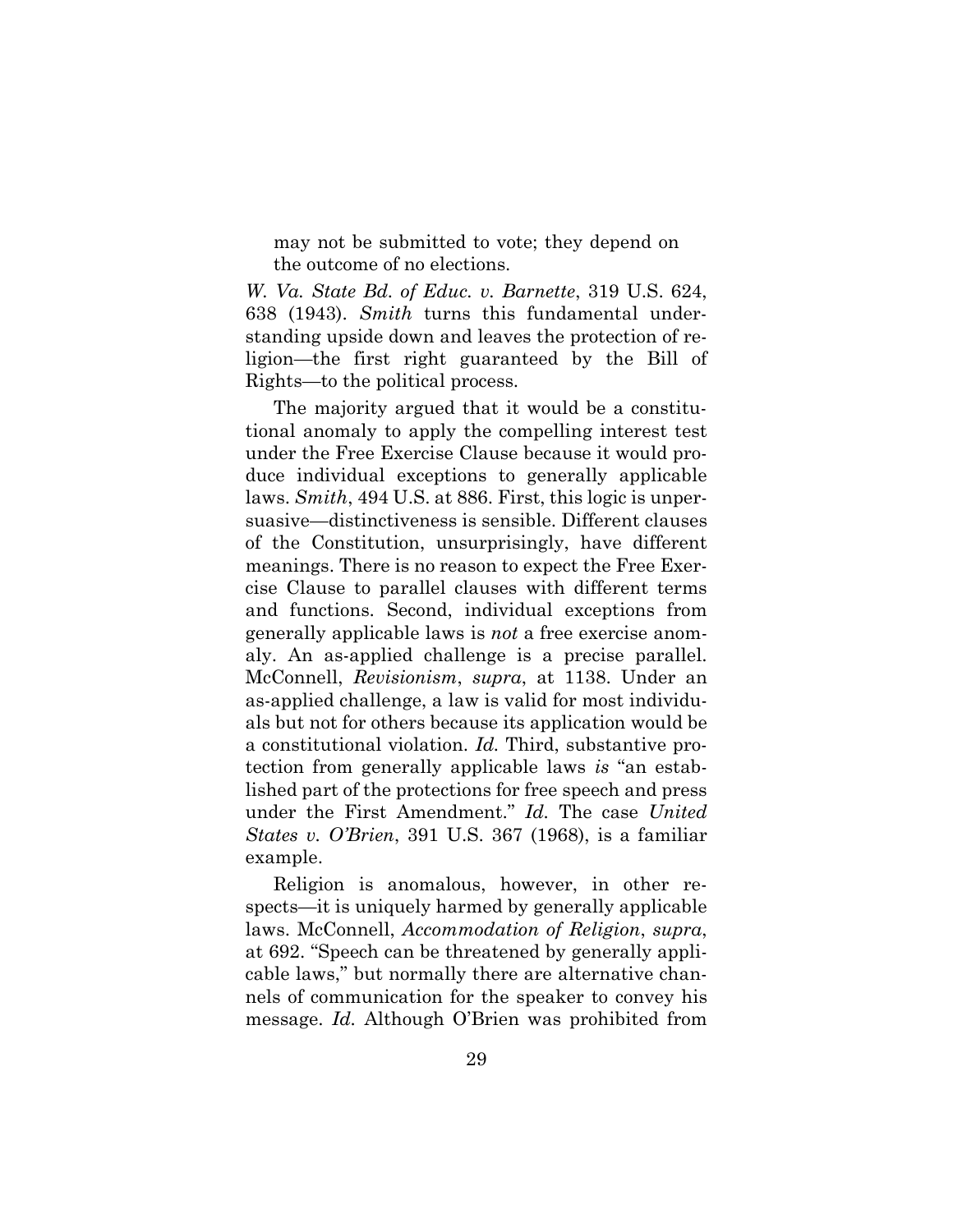burning his draft card, he could still denounce the draft. *Id.* When religious individuals, however, are prohibited from practicing their religion, no alternative means to practice religion exist. For members of the Native American Church in Oregon, after *Smith*  no alternative *legal* means existed to ingest peyote. Generally applicable laws, therefore, "have a far more serious effect on religious freedom than on any other constitutional right." *Id.*

Yet the Court thought it would be "horrible" for judges to make these determinations. *Smith*, 494 U.S. at 889 n.5. But judicial balancing is the norm in virtually every other area of constitutional law. There is no reason to believe judges are any more prone to err when applying the Free Exercise Clause than with any other clause. The majority's opinion suggests that the special problem with religion is that it requires judges to evaluate the relative merits of religious claims. *Id.* at 886–87. But this harm, even when judges err, is far less injurious than *Smith*'s alternative. Rather than weigh the religious claim in *Smith*, the Court's alternative was to allow Oregon to prohibit a central tenet of the Native American Church *with no justification*. With these alternatives, it is hard to conclude that any believer would choose the *Smith* approach.

*Smith* is simply wrong. Although religious liberty may be imperfect, like any other human endeavor, it is preferable to evenhanded repression. Of course, there is a possibility that judges will err when they apply the correct standard. But the possibility of error does not justify abandoning the protection our founding generation enshrined and mandated in the First Amendment's Free Exercise Clause.